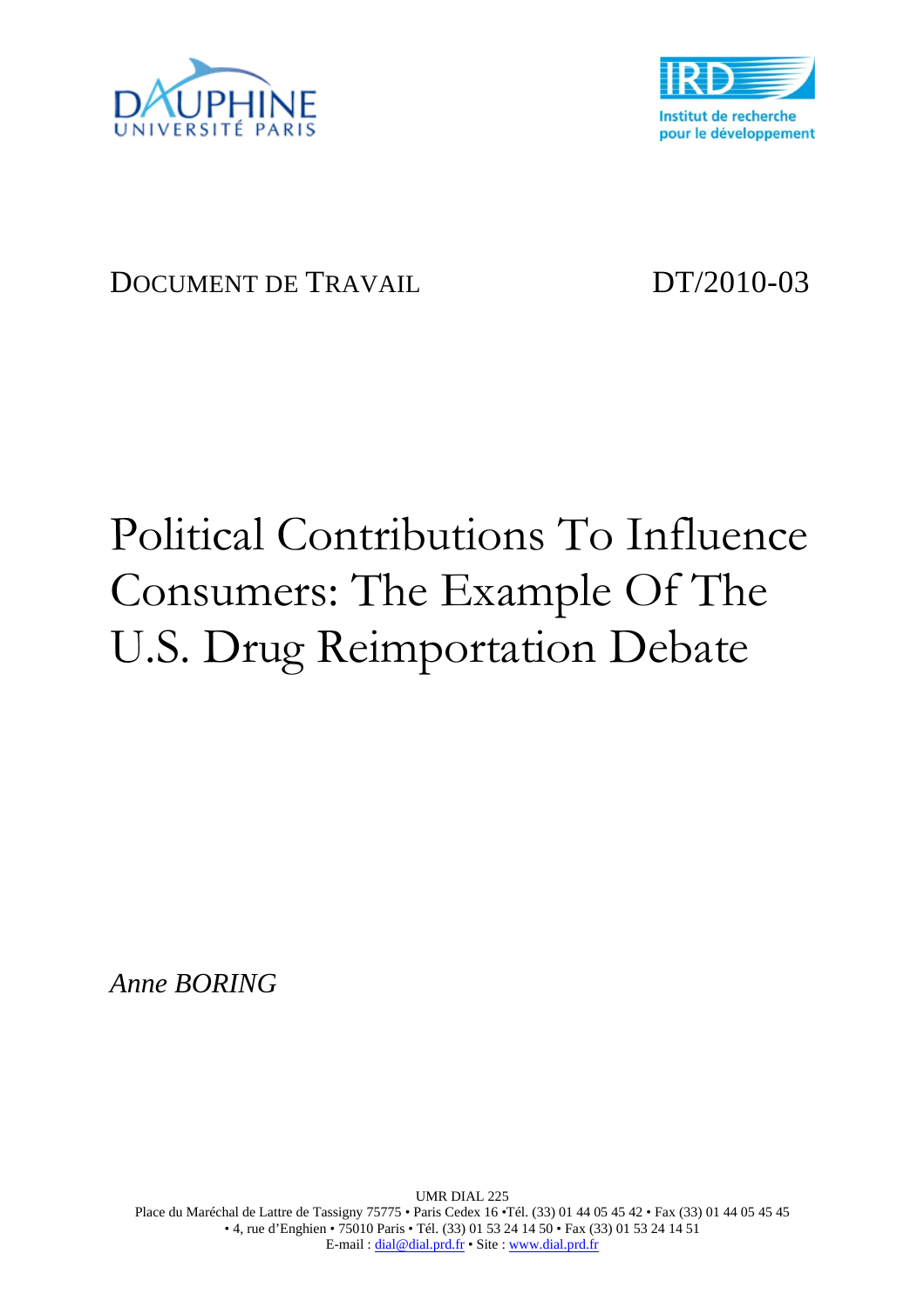# **POLITICAL CONTRIBUTIONS TO INFLUENCE CONSUMERS: THE EXAMPLE OF THE U.S. DRUG REIMPORTATION DEBATE**

Anne Boring Université Paris-Dauphine, LEDa, F-75016 Paris, France IRD, UMR225-DIAL, F-75010 Paris, France anne.boring@dauphine.fr

# **Document de travail DIAL**  Janvier 2010

# **Abstract**

To reduce pharmaceutical prices, some legislators have been trying to pass bills authorizing the reimportation of prescription drugs to the United States. Pharmaceutical companies oppose reimportation, by elaborating a message (foreign drugs are of lower quality than domestic drugs) to influence legislators and their constituents. The industry gives contributions to legislators to spread its anti-reimportation message. The amount it gives depends on legislators' and constituents' characteristics. The legislators who receive the most are those whose constituents are most likely to oppose reimports.

**Key words:** political contributions, lobbying, drug reimportation, pharmaceutical industry, protectionism

### **Résumé**

Afin de réduire les prix des produits pharmaceutiques, des législateurs tentent depuis plusieurs années de faire passer des lois qui autoriseraient la ré-importation de médicaments aux Etats-Unis. Les entreprises pharmaceutiques s'opposent aux ré-importations en élaborant un argument pour influencer les législateurs et leurs électeurs. Ici, l'argument est que les médicaments vendus à l'étranger sont de moins bonne qualité que ceux vendus aux Etats-Unis. L'industrie pharmaceutique finance les législateurs américains pour diffuser ce message contre les ré-importations. Le montant qu'elle donne dépend des caractéristiques des législateurs et de leurs électeurs. Les législateurs qui reçoivent le plus de financement sont ceux dont les électeurs ont le plus de chances d'être opposés aux ré-importations.

**Mots clés :** financement politique, lobbying, ré-importations, médicaments, industrie pharmaceutique, protectionnisme

**JEL Classification:** D72, F14, L65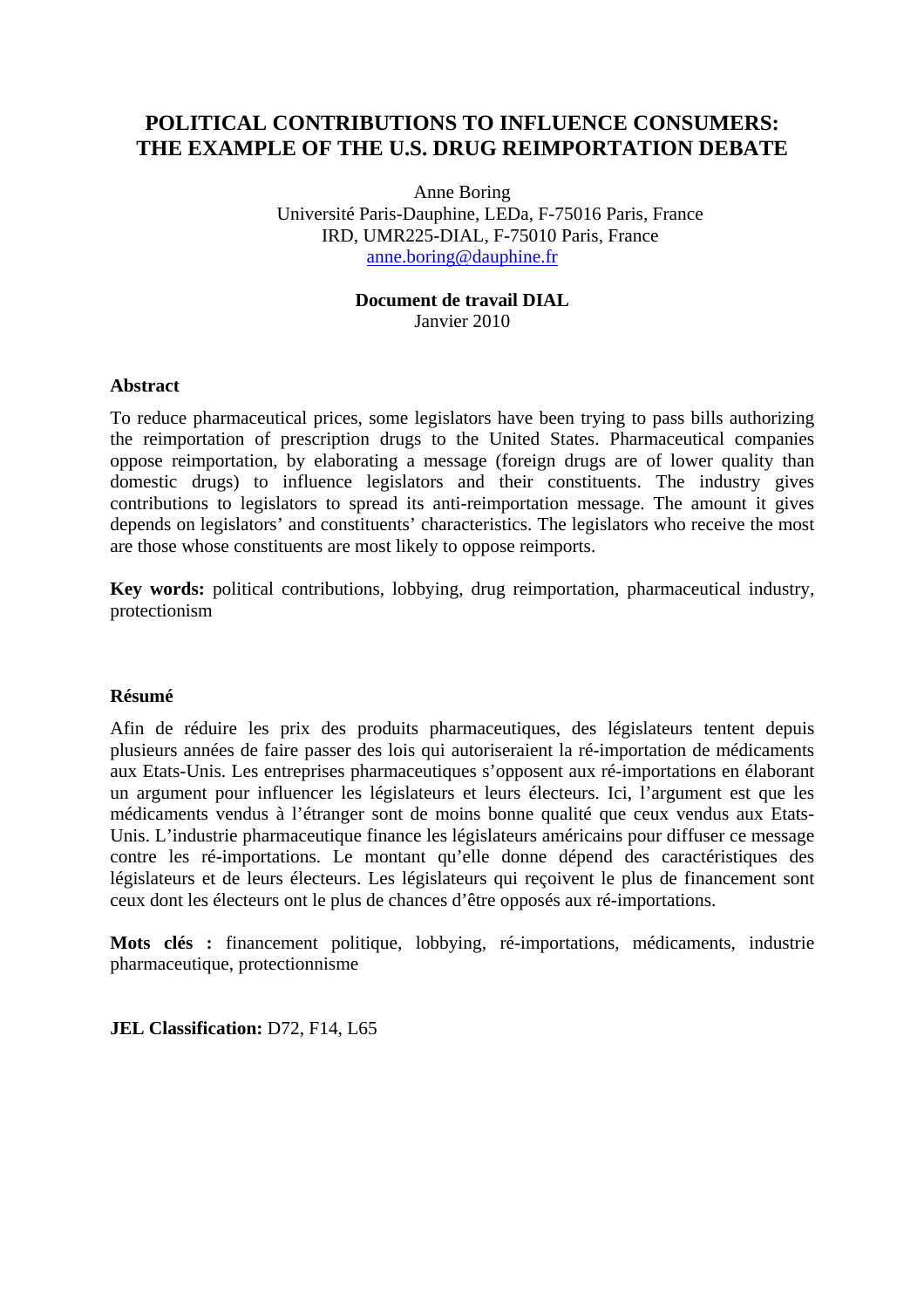#### 1. INTRODUCTION

Over the past years, some legislators have been trying to pass bills that would authorize wholesalers and pharmacists to reimport drugs to the United States. Since the Prescription Drug Marketing Act of 1987, only manufacturers are allowed to import drugs to the United States, which enables pharmaceutical companies to set higher prices on the American market. For instance, Paris and Docteur (2007) estimate that the prices of patented drugs in the United States are between 35% and 45% higher than in Canada, on average. If reimports were allowed, pharmacists and wholesalers could purchase a drug from a foreign country which sets price controls on pharmaceuticals, and sell it on the American market without the authorization of the company that owns the intellectual property right on the drug in the United States. This measure could bring pharmaceutical prices down.

The pharmaceutical industry is a strong opponent of reimports. The main interest group representing the American pharmaceutical industry, Pharmaceutical Research and Manufacturers of America (PhRMA), argues that drug reimports are dangerous<sup>1</sup>, because fake and bad quality drugs could enter the United States. To justify trade restrictions, PhRMA uses the precautionary principle: as long as the drugs that would be imported are not proven to be safe, pharmacists and wholesalers should not be allowed to import them. This argument may be justified, but it also enables the pharmaceutical industry to create differences in the way Americans perceive the quality of the domestic drug and the drug that would be imported from a foreign country. If the industry can earn higher profits when reimports are prohibited, it will invest in a campaign against reimports. This campaign includes contributions to legislators to multiply the number of people who campaign against reimports, and persuade consumers that foreign drugs are potential threat to their health.

<sup>1</sup>http://www.phrma.org/taxonomy/term/92.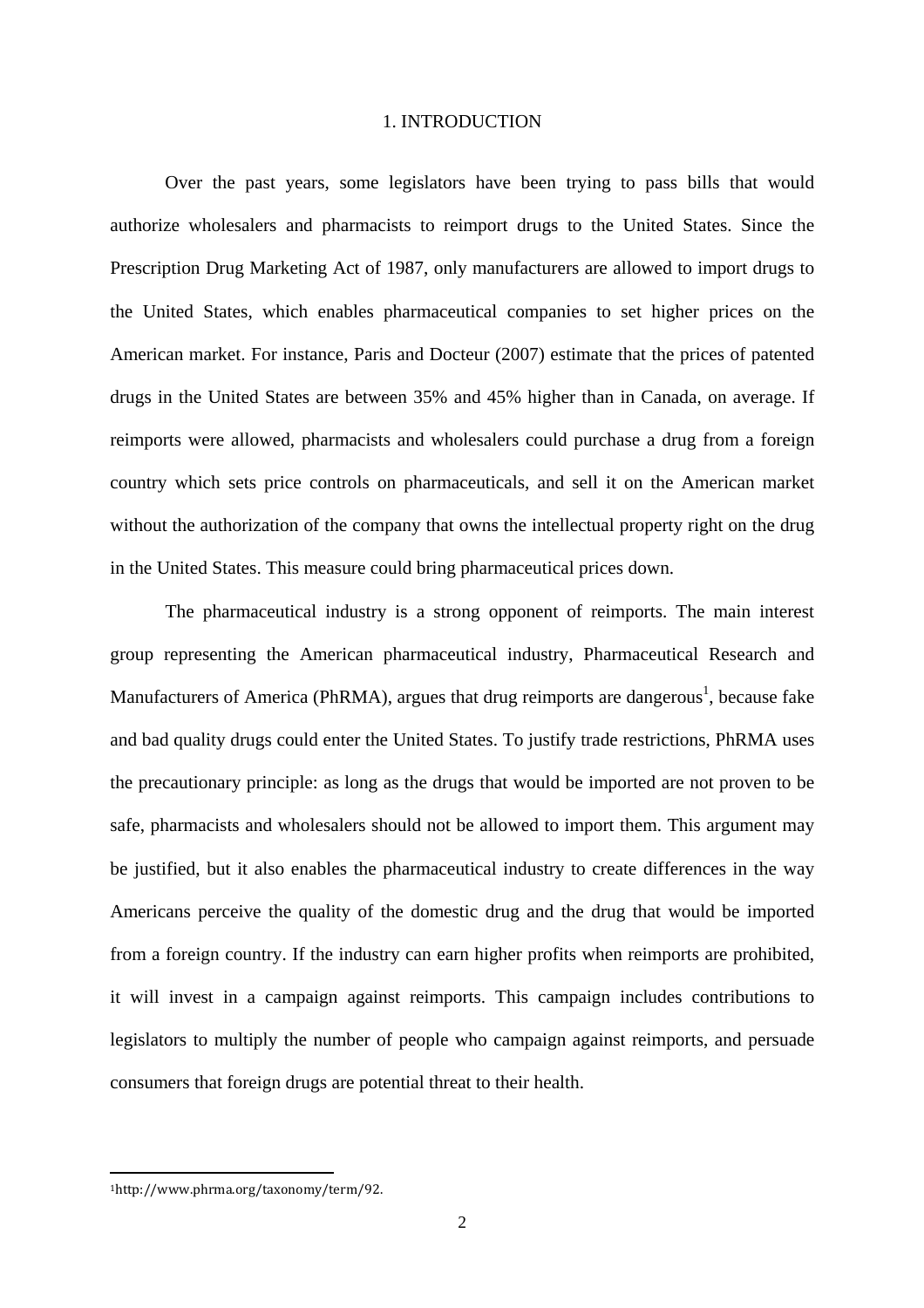The model described in the following sections offers a perspective on the role played by contributions and the way an industry decides to allocate contributions to legislators. An interest group representing an industry can provide legislators with arguments and funds to influence voters. In the case of the drug reimportation debate, the content of the message the lobby conveys is the most important factor for obtaining favorable policies. Contributions are funds distributed by the industry to legislators who spread the message that foreign drugs are unsafe. The industry gives the largest amount of contributions to legislators whose constituents are most likely to be sensitive to the drug safety argument.

The paper is organized as follows. After a short review of literature in section 2, a vertical differentiation model is developed in section 3 to show that the pharmaceutical industry will manage to maintain a ban on reimports only if it can convince voters that foreign drugs are of poorer quality on average. Section 4 discusses the data that can be used to test the theoretical model. It also gives the results of an OLS estimation of contributions to House members during the 2003-2004 election cycle, which confirms the conclusions of the theoretical model. Section 5 discusses the validity of the safety message. Section 6 concludes.

#### 2. REVIEW OF LITERATURE

It is often believed that an industry can buy policies which are in its interest thanks to political contributions. A large part of the economic literature develops the idea that contributions are designed to influence policies or electoral outcomes (e.g. Che and Gale, 1998; Baldwin and Magee, 2000). In these articles, campaign contributions are seen as investments in a political marketplace, with lobbies expecting a return on their investment thanks to favorable votes from politicians (Ansolabehere et al., 2003). A common explanation as to why free-trade, the consumer welfare maximizing solution, does not exist in practice is that legislators cater to lobbies' interests (Gawande and Krishna, 2003). Hillman (1982, 1989)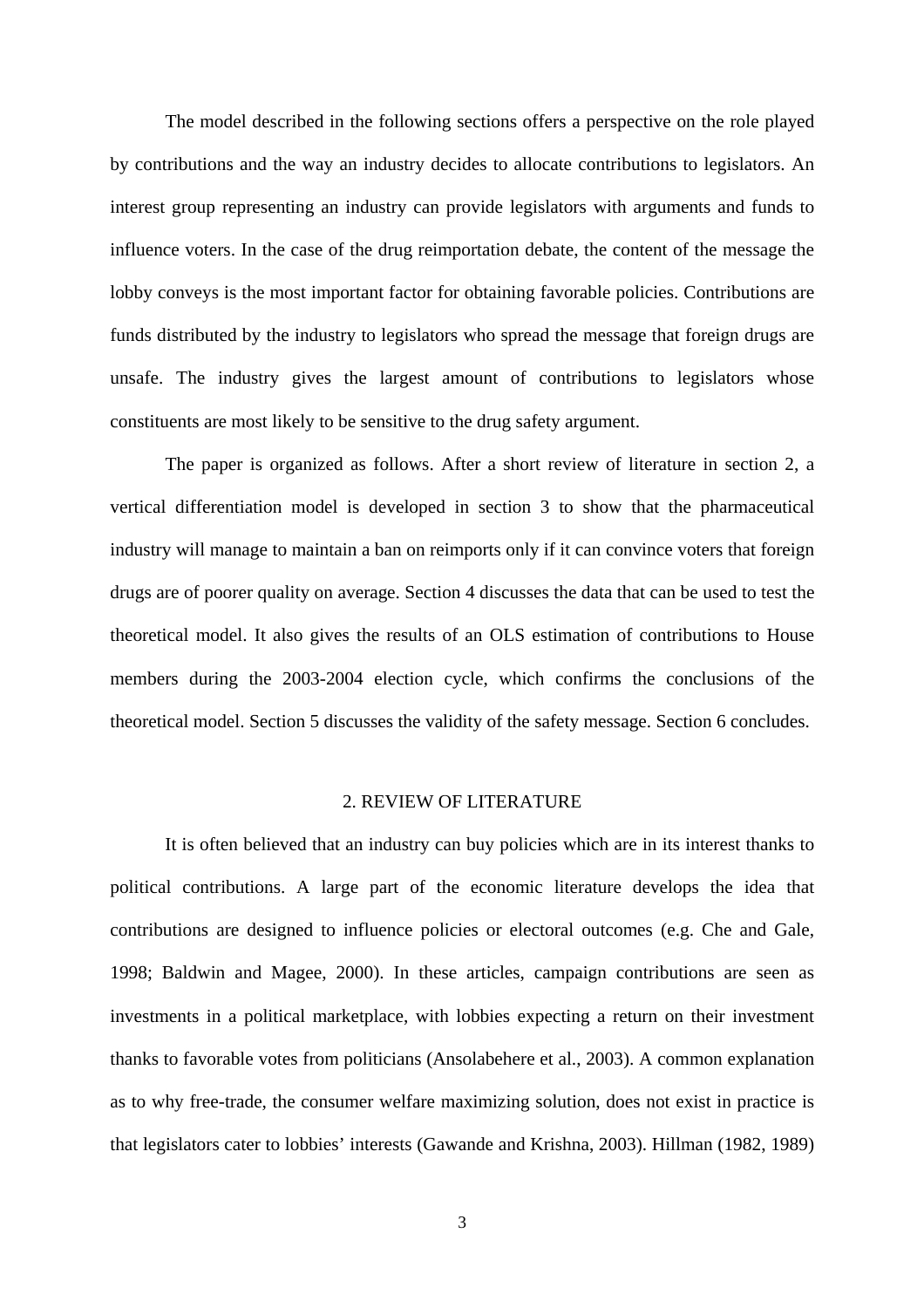and Grossman and Helpman (1994) study the trade-off legislators make between the interests of lobbies and the welfare of voters. In particular, Grossman and Helpman's (1994) *Protection for sale* model, considers that the legislator's objective function is a weighted sum of aggregate social welfare and contributions from industrial lobbies.

Some economists have offered alternatives to the classical view that contributions are investments in a political market. Ansolabehere et al. (2003) for instance believe that individual and interest group contributions are a type of consumption good. Levitt (1994) also shows that the image and message a legislator gives out to constituents are essential for his or her reelection, more so than contributions. John Wright (2004) shows that the tobacco industry obtained legislative successes because of representatives' characteristics more than PAC money. Some authors have also demonstrated that contributions are a means of obtaining access to legislators, and interest groups provide information to legislators (e.g. Austen-Smith, 1995; Ainsworth and Sened, 1993). Hall and Deardorff (2006) suggest that lobbying provides a service to legislators by giving them policy information, political intelligence and legislative labor.

The ongoing debate concerning the legalization of drug reimports to the United States can help develop the research which argues that contributions do not buy votes directly.

#### 3. THE MODEL

The model takes into account four different decision-makers: a unique pharmaceutical company, a foreign government, consumers of the domestic market and a legislator in the domestic market.

The **pharmaceutical company** has a monopoly on the sale of a drug, which it distributes at a regulated price  $p_f$  on the foreign market and at an unregulated monopoly price  $p_d$  in the United States, with  $p_f \leq p_d$ . A ban on reimports means that the company can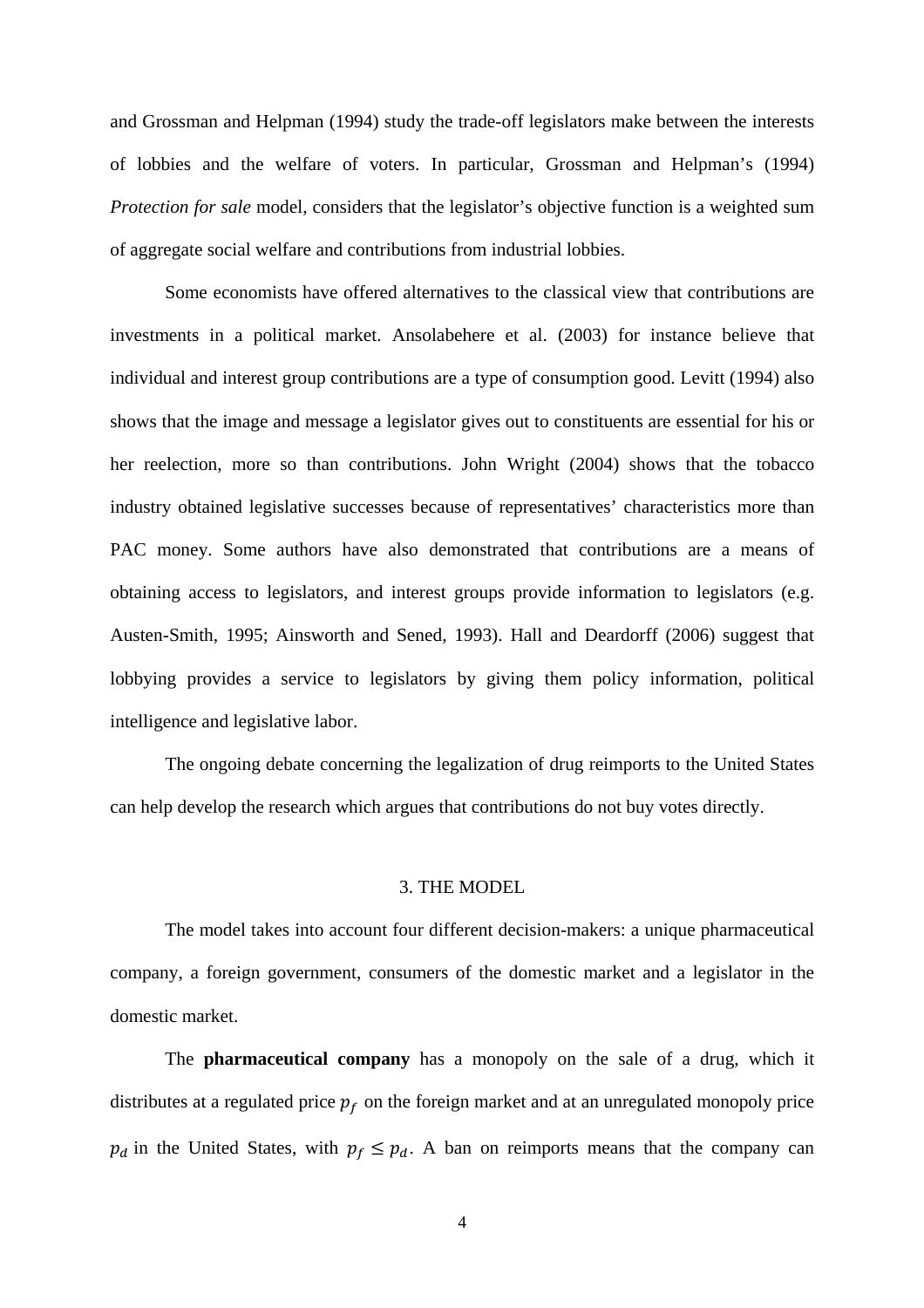discriminate between consumers of the two markets, setting  $p_f$  on the foreign market and a higher price  $p_d$  on the domestic market, to maximize its profit. If the legislator authorizes reimports, then pharmacists and wholesalers will reimport the drug to sell it at  $p_f$  on both markets (with transport costs equal to zero). The pharmaceutical company would then have to apply the foreign regulated price on the domestic market.

The **foreign government** regulates the price of the drug sold on its market to maximize its consumers' welfare. It therefore negotiates a price ceiling  $\overline{p_f}$  for the drug, which is high enough for the company to sell the drug on the foreign market. The price which would maximize the company's profit is  $p_f^*$ . So that it makes sense for the foreign government to set a price ceiling, the model assumes that  $p_f^* \ge \overline{p_f}$ , such that the company sells the drug on the foreign market at the price  $p_f = \overline{p_f}$ .

The **legislator**, who votes on only one issue, decides on whether to authorize or maintain a ban on the reimport of prescription drugs. The legislator does not regulate prices directly, but sets trade policies for the pharmaceutical industry, which generate a price for the drug that is sold on the domestic market. The legislator has in mind the maximization of consumers' welfare and has an objective function such as in Grossman and Helpman (2002, chap.4):

$$
G(p) = -(p - p_m(t))^2.
$$
 (1)

The company's campaign expenses against reimports are  $t$ , which is the sum of contributions it gives to the legislator to take a public stand against reimports, and its other expenses (i.e. TV advertisements, web pages explaining that foreign drugs are unsafe, the financing of studies that oppose reimports, etc.). Contributions are viewed here as a way for legislators to finance advertising campaigns to explain their ideologies, as in Coate (2004). But the company does not depend solely on the legislator to diffuse the anti-reimport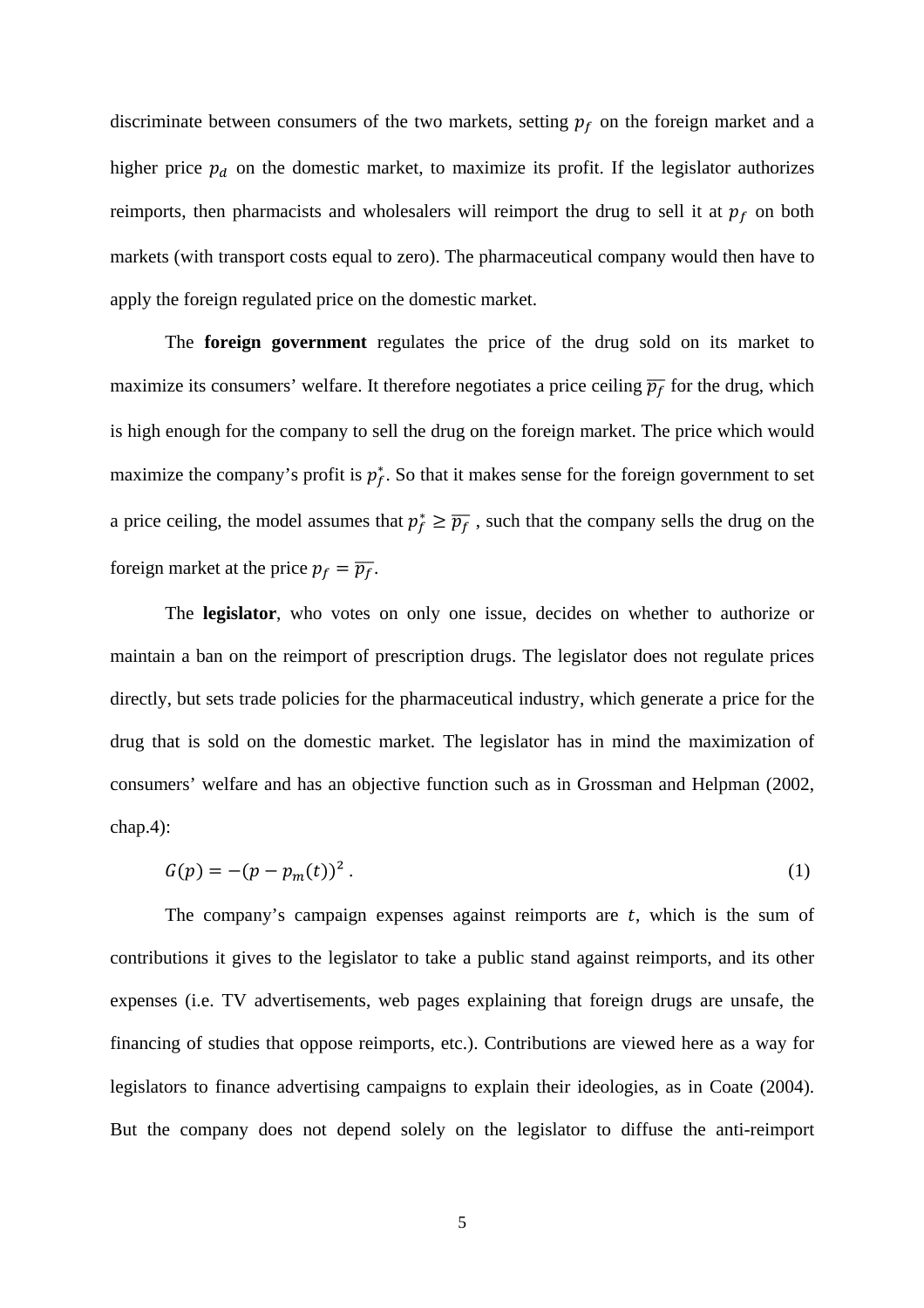arguments. In order to be reelected, the legislator's goal is to vote for a trade policy  $p$  which will yield  $p_m \in \{p_f, p_d\}$ , the price favored by the median voter.

**Consumers from the domestic market** are defined by their tastes and their perception of the drug's quality, as in the vertical differentiation model described by Bresnahan (1987) and Tirole (1988, chap.7)<sup>2</sup>. A consumer buys one or zero unit of the drug. Each consumer is characterized by his or her utility of the drug per unit of quality,  $\beta$ , which is uniformly distributed with density one on the interval  $[0, \overline{\beta}]$ . Consumers elect their legislator. The median voter, who is also the average voter, is  $\beta_m$ .

The drug sold on the domestic market is defined by its perceived quality  $\theta_d$ . As is the case in the United States, consumers trust the domestic drug, whose quality the Food and Drug Administration is supposed to guarantee, but they may be unsure about the quality of the foreign drug, which could be a counterfeit. If consumers think that the quality of the drug sold on the foreign market is the same as the one sold on the domestic market, those who do not benefit from full health coverage will want to pay the lowest price for the drug. The other consumers may be indifferent to prices. In this case, the legislator takes no risk of losing votes in the next election, and authorizes reimports so that consumers can benefit from the lower price.

The company's goal is to find a credible argument that the legislator can give voters to justify a ban on reimports. Without such an argument, the legislator will not vote against reimports. The company therefore launches a campaign to send out the message that the quality of the foreign drug,  $\theta_f$ , is on average lower than the quality of the domestic drug. This campaign can work, because consumers have no way to check on their own whether the imported drug is really the same as the domestic good. Even the use of tamper-proof packaging methods cannot guarantee that a drug is not a counterfeit. Therefore, when

 $2^{2}$  For related models applied to the pharmaceutical industry, see Donald Wright (2004) on pharmaceutical regulation in Australia, and Anis and Wen (1998) on the regulation of pharmaceutical prices in Canada.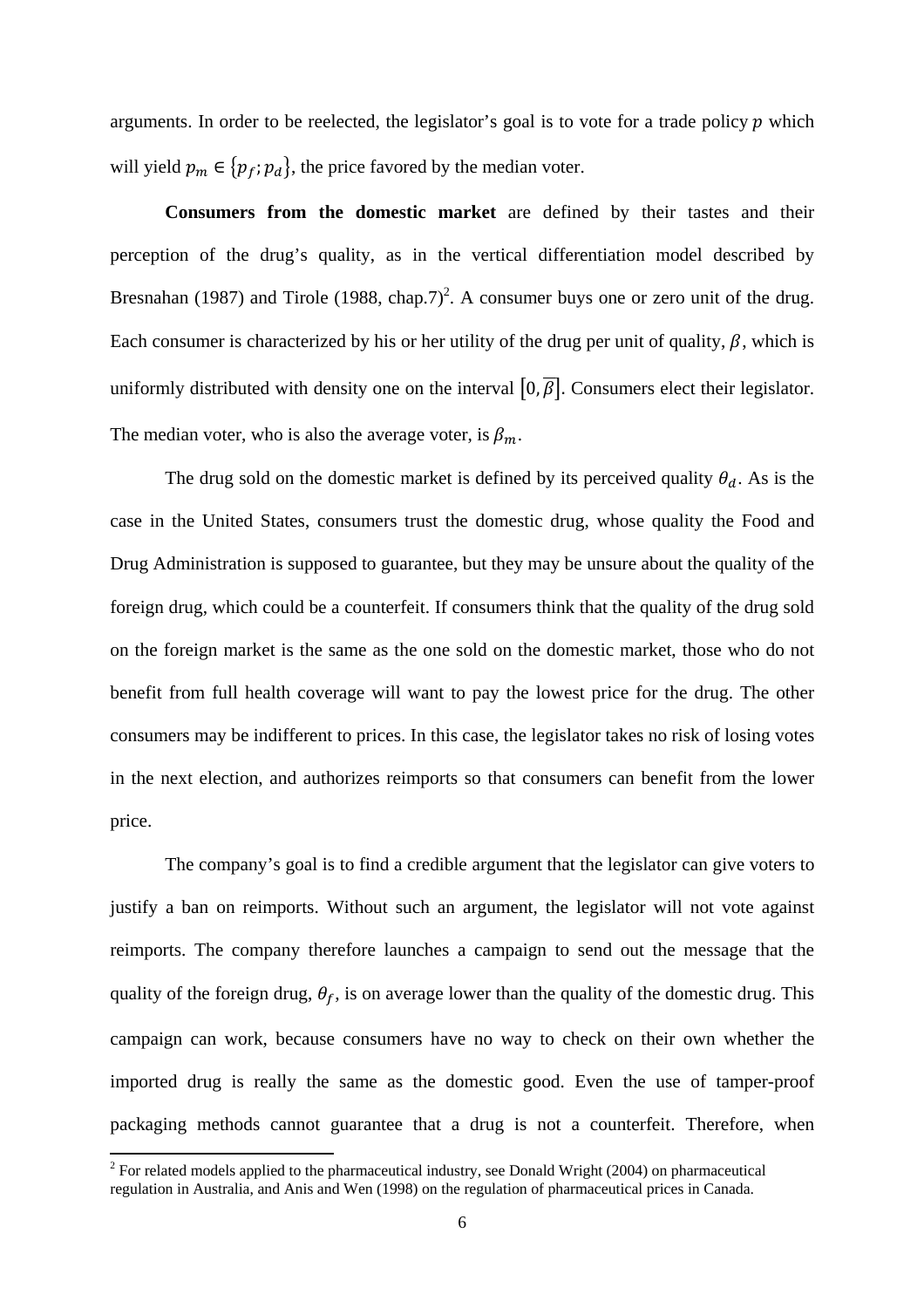reimports are allowed, consumers cannot tell the difference between a domestic and a foreign drug. Consumers' perception of the foreign drug's quality is a function of campaign efforts against reimports, such that

$$
\theta_f(t) = \theta_d(1 - \sigma \cdot t). \tag{2}
$$

In  $(2)$ ,  $\sigma$  represents the consumers' sensitivity to a campaign against reimports, with

 $0 \le \sigma \le 1$ . The higher  $\sigma$  is, the more sensitive consumers are to the campaign, and the less the company needs to spend on its campaign (increase *t*) to reduce the perceived quality of the foreign drug. Equation (2) means that efficient campaign efforts against reimports can decrease consumers' perception of the foreign drug's quality.  $\theta_d$  and  $\theta_f(t)$  can be interpreted as the perceived quality of the average drug sold on the market when reimports are respectively banned and authorized.

A consumer from the domestic market has a utility function, such as in Mussa and Rosen (1978), with

$$
U = x + \beta \theta_i. \tag{3}
$$

In (3), *x* is the consumer's consumption of other goods and  $i = \{d, f\}$  depending on whether reimports are banned or authorized.

The demand on the domestic market when reimports are banned is

$$
D_d = \overline{\beta} - \frac{p_d}{\theta_d}.\tag{4}
$$

The company's profit function is then

$$
\pi = (p_d - c) \cdot D_d + (\overline{p_f} - c) \cdot D_f - F \tag{5}
$$

where F is fixed cost and c constant marginal cost of producing the drug.

The domestic price which maximizes the company's profit is

$$
p_d^* = \frac{1}{2} \left( \theta_d \cdot \overline{\beta} + c \right). \tag{6}
$$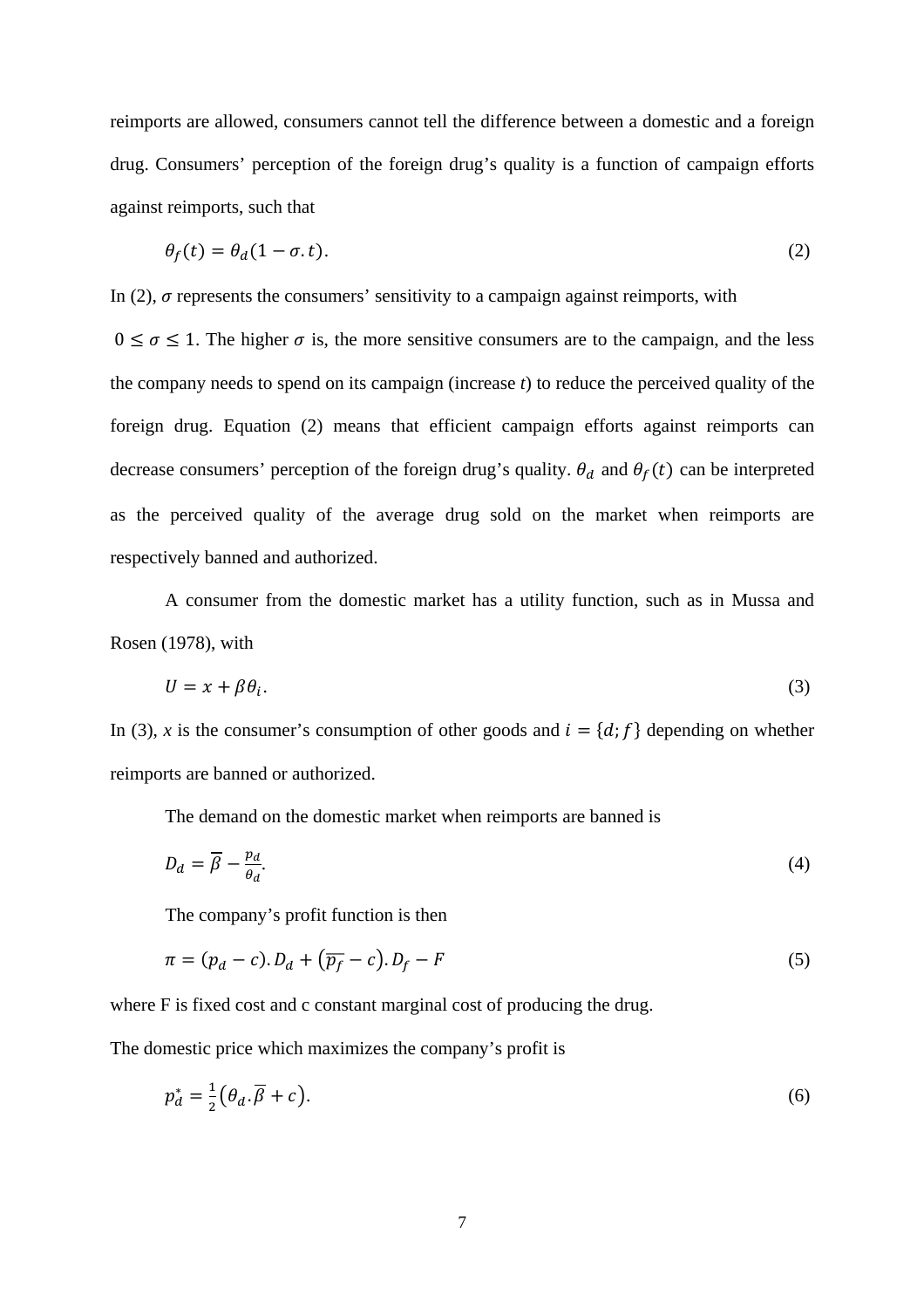The consumer surplus is equal to the difference between the utility derived from the consumption of one unit of the drug and the price paid for the consumption of the drug:

$$
V_1 = \theta_d \cdot \beta - p_d^*
$$
 if the policymaker maintains the ban on reimports. (7)  

$$
V_2 = \theta_f(t) \cdot \beta - \overline{p_f}
$$
 if the policymaker authorities reimports. (8)

The more the company scares consumers ( $\theta_f(t)$  decreases), the more consumers are willing to pay a higher price for the domestic drug they perceive as being of higher quality. When the company manages to create a difference in the perceived quality of the two drugs, i.e.  $\theta_d > \theta_f(t)$ , the legislator may decide to ban reimports. Indeed, if  $\overline{p_f} < p_d^*$ , then  $V_1 < V_2$ or  $V_1 \geq V_2$ . With the safety issue, the company found a credible argument to justify a ban on reimports.

The consumer who is indifferent between the two options is such that

$$
\widehat{\beta(t)} = \frac{p_d - \overline{p_f}}{\theta_d - \theta_f(t)}.
$$
\n(9)

A consumer whose utility for the drug is higher than  $\widehat{\beta(t)}$  wants for the legislator to maintain the ban on reimports, while a consumer whose utility for the drug is below  $\widehat{B(t)}$ prefers for the legislator to vote for reimports. The lobby will therefore invest in its campaign to make sure that enough consumers oppose reimports, i.e. such that  $\theta_d - \theta_f(t)$  increases to the point where  $\beta_m > \widehat{\beta(t)}$ . That point is:

$$
\beta_m = \frac{p_d - \overline{p_f}}{\theta_d - \theta_f(t)} + \delta \tag{10}
$$

where  $\delta$  is a small positive number.

Replacing  $\theta_f(t)$  and  $p_d^*$  by their values from (2) and (6) in (10) yields

$$
t^* = \frac{\frac{1}{2}(\theta_d \overline{\beta} + c) - \overline{p_f}}{\sigma \theta_d(\beta_m - \delta)}\tag{11}
$$

where  $t^*$  is the company's optimal amount of campaign spending against reimports when it maximizes its profits. Equation (11) shows that the more sensitive to the anti-reimportation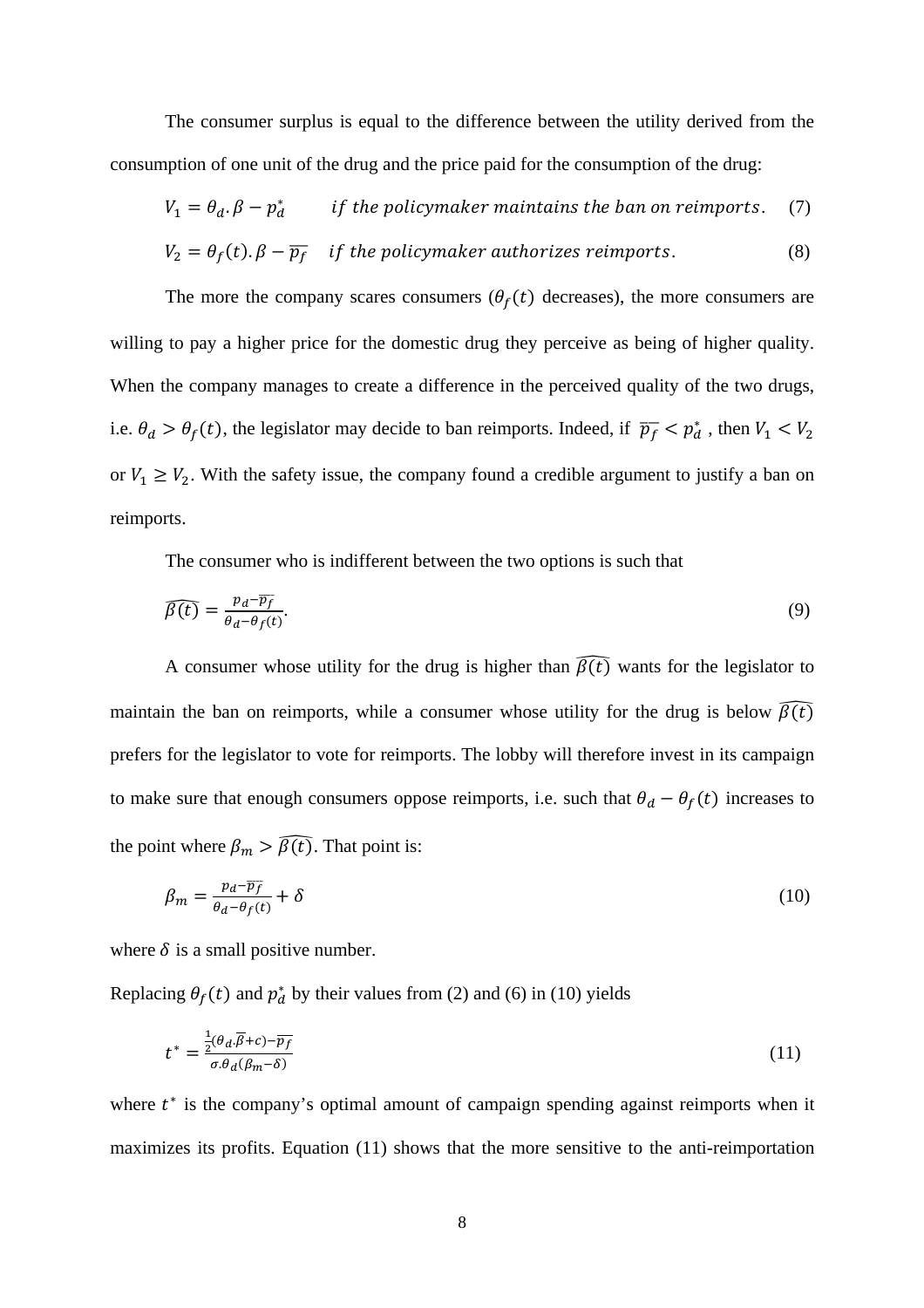campaign consumers are, the less the company needs to invest in its campaign for it to be efficient.

**Proposition 1:** The amount of money that the company is willing to spend on a campaign against reimports depends on the median voter's type, which depends on the constituency's characteristics. It probably also depends on the legislator's own characteristics, because the company will want to give more money to "powerful" legislators, i.e. those whose opinions are more likely to influence consumers.

However, the company will only invest in  $t^*$  to make reimports illegal, if it can maximize its profit by doing so. The demand on the foreign market takes the general form:

$$
D_f = a_f - b_f \cdot p_f. \tag{12}
$$

As was shown in the previous section, if  $t = 0$  then the legislator authorizes reimports, such that  $p_d = p_f \le \overline{p_f}$ . Therefore, the demand on the domestic market when  $t = 0$  and reimports are allowed is

$$
D_d(0) = \overline{\beta} - \frac{\overline{p_f}}{\theta_d}.\tag{13}
$$

The company's profit function when it doesn't invest in advertizing efforts against reimports is such that

$$
\pi(0) = \left(\overline{p_f} - c\right) \left(D_d(0) + D_f\right) - F. \tag{14}
$$

The company's profit function when reimports are banned is

$$
\pi(t^*) = (p_d^* - c) \cdot D_d + (\overline{p_f} - c) \cdot D_f - F - t^*.
$$
\n(15)

The condition  $\pi(t^*) \geq \pi(0)$  yields the following requirement for the company to spend money on an anti-reimportation campaign

$$
\sigma \ge \frac{p_d^* - \overline{p_f}}{\theta_d(\beta_m - \delta) \left[ (p_d^* - c) \left( \overline{\beta} - \frac{p_d^*}{\theta_d} \right) - (\overline{p_f} - c) \left( \overline{\beta} - \frac{\overline{p_f}}{\theta_d} \right) \right]}
$$
(16)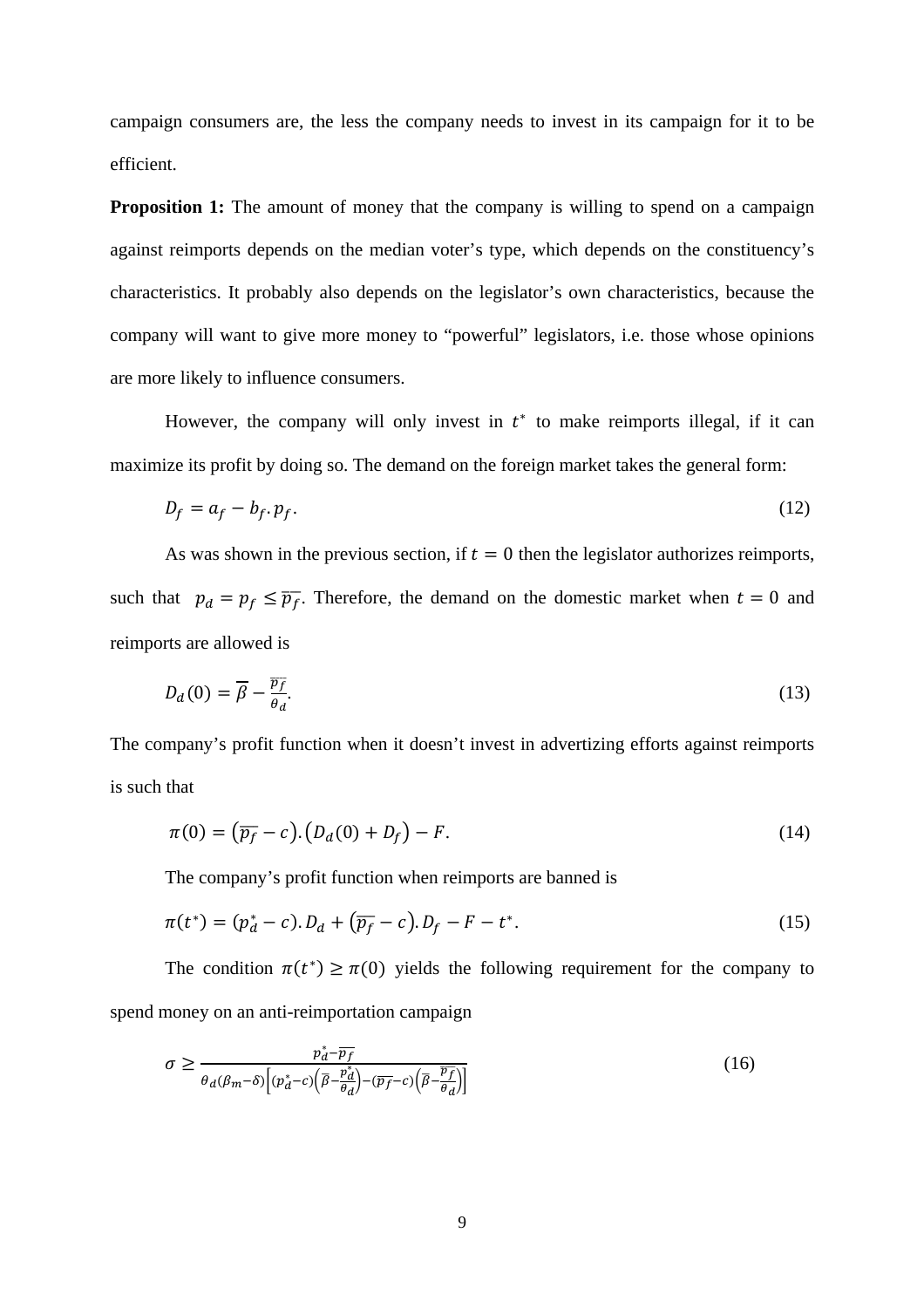when  $(p_d^* - c) (\bar{\beta} - \frac{p_d^*}{q_d})$  $\left(\frac{p_d^*}{\theta_d}\right)-\left(\overline{p_f}-c\right)\left(\bar{\beta}-\frac{\overline{p_f}}{\theta_d}\right)$  $\left(\frac{\rho_f}{\theta_d}\right) > 0$ . Only when this condition is met, can the company earn higher profits with a ban on reimports. However, this condition is not always met, so it can be in the company's interest to refrain from investing in a campaign against reimports. Equation (16) shows that if consumers are not very sensitive to a campaign against reimports, i.e.  $\sigma$  is very low, then the amount the company would have to spend on its campaign might be too high to make it worth it. Therefore, according to condition (16), the company should give contributions to the legislators who are the most inclined to voting against reimports, because their constituents are sensitive to the anti-reimports campaign. Spending the amount necessary to influence voters who are not very sensitive to the campaign could result in a drop in the company's profit. This could explain why there is so little money in politics (Tullock, 1972).

**Proposition 2:** Because it would be too expensive to spend the necessary amount to influence those who are the least sensitive to its arguments, an industry will give funds to the legislators who are the most likely to vote for its interests.

The following empirical analysis will test this proposition after confirming that voters' and legislators' characteristics influence contributions.

#### 4. EMPIRICAL ANALYSIS

Proposition 1 suggests that the amount the company spends on campaign contributions depends on legislators' characteristics and constituencies. The following OLS regressions test this proposition.

The issue of drug reimports has been discussed several times in Congress over the past few years, but the *Pharmaceutical Market Access Act* of 2003 was the only time a bill was debated in itself. The *Pharmaceutical Market Access Act* (H.R. 2427) would have allowed pharmacists and wholesalers to purchase pharmaceuticals from 26 developed countries,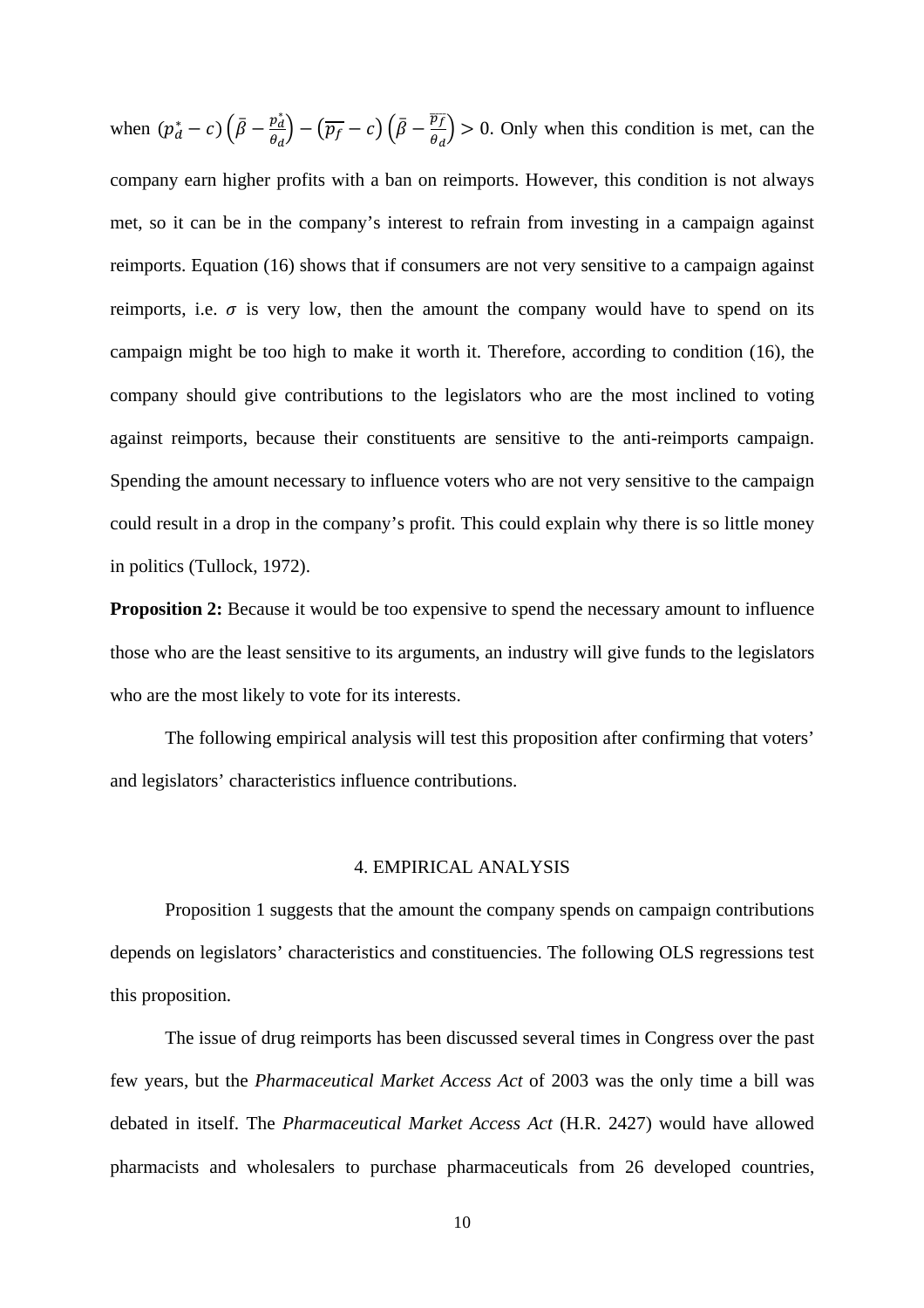including Canada. The bill passed in the House (243 voted for, 186 against and 6 did not vote), but eventually died in the Senate Committee on Health, Education, Labor, and Pensions. Gokcekus et al. (2006) study how the *Pharmaceutical Market Access Act* managed to pass the House in 2003 despite the pharmaceutical industry's heavy lobbying efforts. They found that a vote in favor of the bill depended on several factors regarding representatives' characteristics (gender, party affiliation, as well as ideology regarding free-trade and subsidies) and constituencies (senior population, number of pharmaceutical employees and proximity to Canada or Mexico). The following regressions will test whether these variables and a few others are determinants of the pharmaceutical industry's contributions to legislators, as the theoretical model suggests. The approach differs from Gokcekus et al. (2006), whose goal was to study the determinants of votes, and who found that contributions had a positive impact on votes. Here, the goal is to study the determinants of pharmaceutical contributions.

Table 1 presents the sources and mean values of the variables included in the regressions to test the determinants of pharmaceutical contributions to House members from 409 congressional districts. 26 districts were eliminated because the data on contributions was not available: the incumbent had either retired at the end of the legislature, had run for governor during the election cycle or had been defeated in primary elections. The dependant variable is the total sum of contributions the pharmaceutical and health industry gave to House members during the 2003-2004 election cycle, when the *Pharmaceutical Market Access Act* was debated.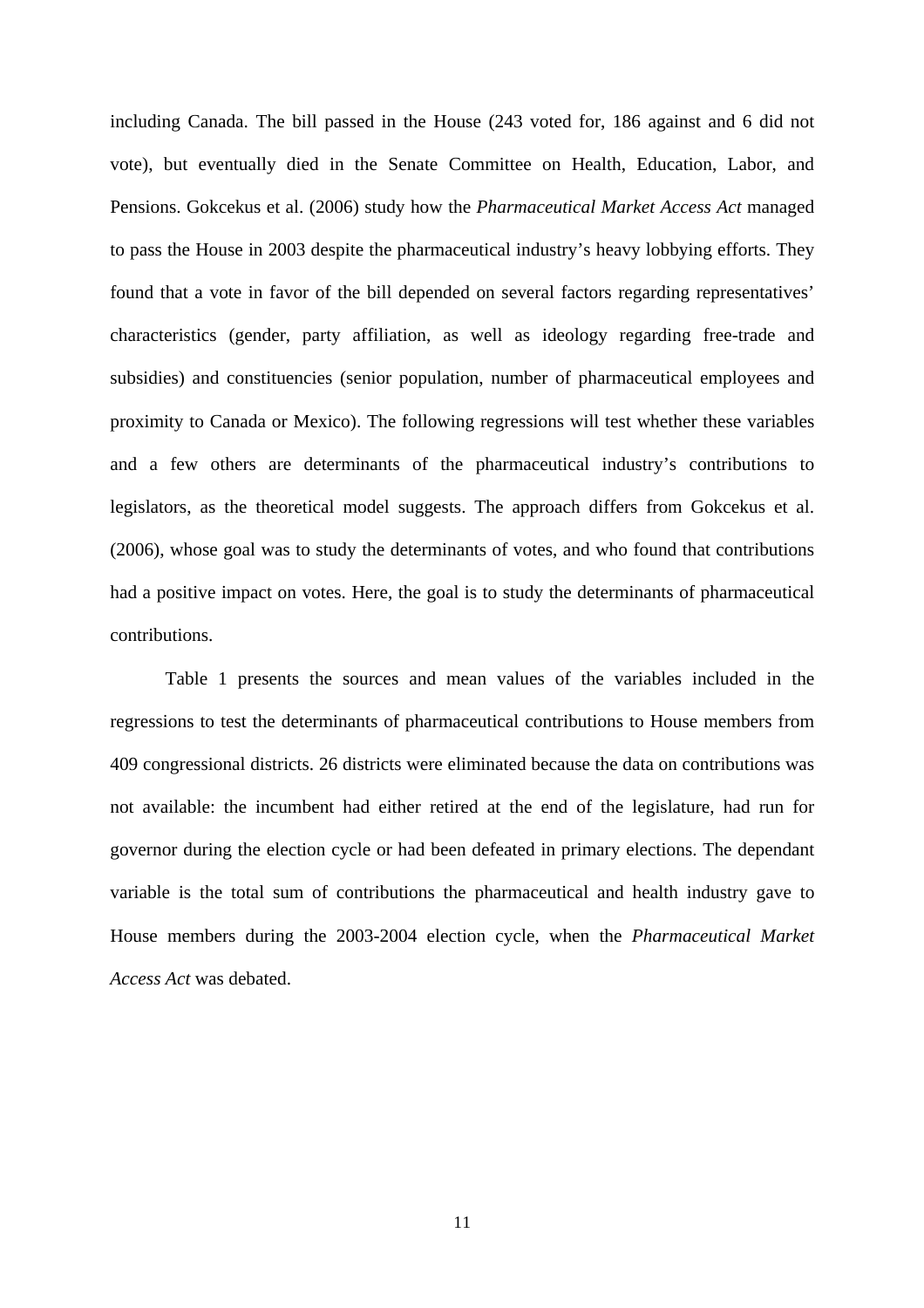| <b>Variable</b>       | <b>Source</b>                                                         | <b>Mean</b> |
|-----------------------|-----------------------------------------------------------------------|-------------|
| Pharma contributions  | Center for Responsive Politics www.opensecrets.org                    | 16,901.26   |
| Total contributions   | Center for Responsive Politics www.opensecrets.org                    | 1,237,564   |
| Retired contributions | Center for Responsive Politics www.opensecrets.org                    | 48,492.99   |
| Woman                 | Center for Responsive Politics www.opensecrets.org                    | 0.14        |
| Democrat              | Center for Responsive Politics www.opensecrets.org                    | 0.47        |
| Leader or Speaker     | U.S. House of Representatives www.house.gov                           | 0.01        |
| Chair                 | Committee on Ways and Means waysandmeans.house.gov/                   | 0.01        |
|                       | Committee on Energy and Commerce energycommerce.house.gov/            |             |
| Ways and Means        | Committee on Ways and Means                                           | 0.09        |
|                       | waysandmeans.house.gov/                                               |             |
| Energy                | Committee on Energy and Commerce energycommerce.house.gov             | 0.13        |
| Ranking               | Committee on Ways and Means waysandmeans.house.gov                    | 0.005       |
|                       | Committee on Energy and Commerce energycommerce.house.gov             |             |
| Free-trader           | Griswold (2005) www.cato.org                                          | 0.06        |
| Internationalist      | Griswold (2005) www.cato.org                                          | 0.90        |
| Aye vote              | The Library of Congress thomas.loc.gov                                | 0.56        |
| Senior                | U.S. Census Bureau fastfacts.census.gov                               | 12.41       |
| Labor force           | U.S. Census Bureau fastfacts.census.gov                               | 63.92       |
| Individual poverty    | U.S. Census Bureau fastfacts.census.gov                               | 12.35       |
| Median Income         | U.S. Census Bureau fastfacts.census.gov                               | 43,584.68   |
| Bachelor's Degree     | U.S. Census Bureau fastfacts.census.gov                               | 24.29       |
| Canadian Border       | nationalatlas.gov                                                     | 0.18        |
| Mexican Border        | nationalatlas.gov                                                     | 0.22        |
| Pharma employment     | Quarterly Census of Employment and Wages www.bls.gov/cew <sup>3</sup> | 1,657.22    |

#### Table 1 Description of the variables

<sup>&</sup>lt;sup>3</sup> The Bureau of Labor Statistics gives pharmaceutical employment by county. Because some counties are part of several congressional districts, the author included the number of employees from these counties into all the districts they belonged to. Some employees were therefore counted several times. However, it is very likely that the presence of pharmaceutical employees in one county could influence neighboring districts, for example if employees from a county live in one district and work in another.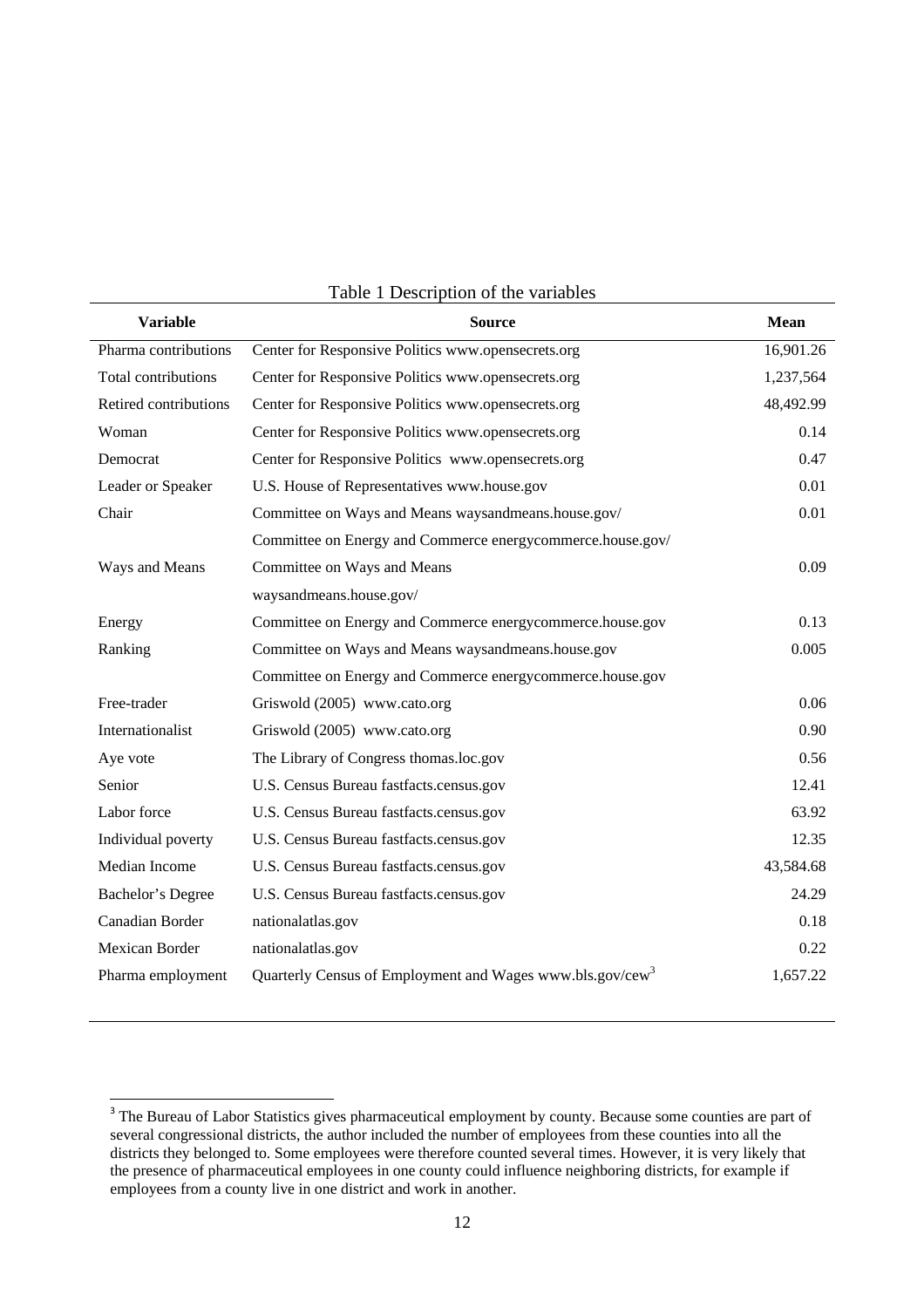The independent variable "Total contributions" is the sum of contributions the representative received during the cycle. It captures the degree of electoral competition as well as district specificities regarding money spent in electoral campaigns. On average, pharmaceutical contributions represented 1.33% of legislators' total contributions. There should be a positive relationship between total contributions and contributions from the pharmaceutical industry: the more contributions a legislator receives from all industries, the more he or she should receive from the pharmaceutical industry. "Retired contributions" is the total of contributions candidates received from retired citizens. On one hand, retirees may choose to give contributions to oppose reimports because of the quality issue: people's health tends to deteriorate with age, so retirees are likely to be sensitive to the quality issue related to prescription drugs. On the other hand, a high amount of contributions from retirees could offset, and therefore discourage, contributions from the pharmaceutical industry: retirees may oppose the ban on reimports because many seniors did not have access to prescription drug coverage in 2003 (i.e. before the Medicare Prescription Drug Improvement and Modernization Act which increased access to seniors starting in 2006).

Several independent variables are used to take into account representatives' characteristics. Gokcekus et al. (2006) find that the vote on the *Pharmaceutical Market Access Act* was essentially a partisan vote, with Republicans voting against and Democrats for the bill (see Table 2). They also find that women in the House are more likely to support reimports. The variables "Woman", which equals one if the member is a woman, and "Democrat", which equals one if the member is part of the Democratic Party, should therefore bear a negative sign: the pharmaceutical industry will unlikely give large contributions to representatives who have high chances of being in favor of reimports, and who would require very large amounts of contributions to change their vote. Gokcekus et al. (2006) also find that free-traders (i.e. House representatives who oppose trade barriers and subsidies) are more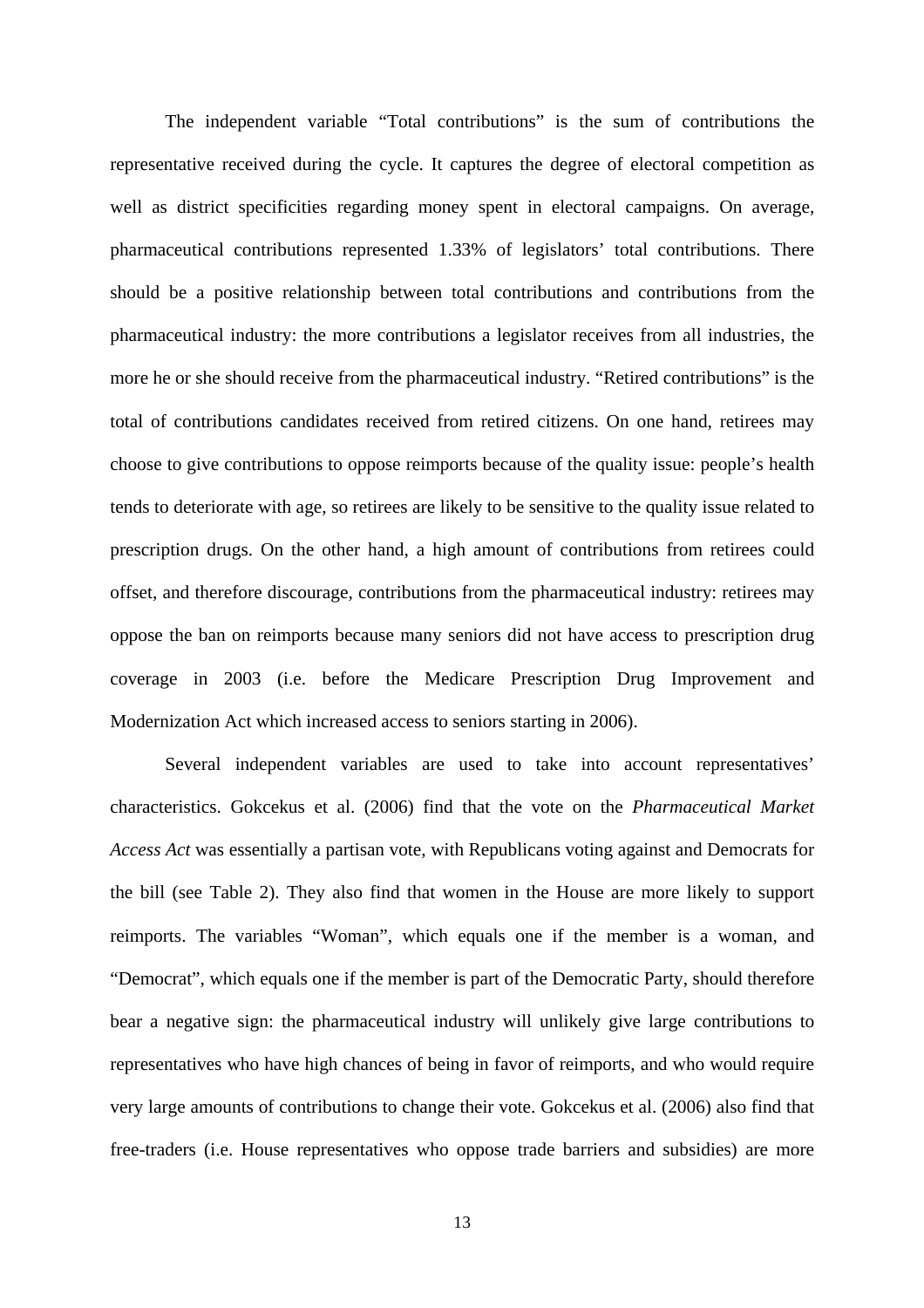likely to vote for the bill, while internationalists (i.e. House representatives who oppose trade barriers but support subsidies) are more likely to vote against it. There should therefore be a negative relationship between pharmaceutical contributions and the "Free-trader" variable, and a positive one between contributions and the "Internationalist" variable.

 The second set of independent variables defines a House member's power. An influential legislator will probably receive more contributions than one who does not have very much power in Congress. The representatives who have the most power in Congress on issues related to the pharmaceutical industry are those who belong to the Committee on Ways and Means or the Committee on Energy and Commerce. The Chairs of these committees are probably those who should receive the most money from the pharmaceutical industry. Ranking members may also receive some money from the industry, though probably less since they belong to the minority party: their influence on the general population and other legislators might be less important.

 Finally, several variables are used to define constituents' characteristics. The "Senior" variable represents the percentage of the population within the district that is 65 years and over. For the same reasons as the "Retired contributions" variable, seniors may oppose or favor reimports, but are probably sensitive to the issue. The variable "Labor force" represents the percentage of the population (16 years and older) that is working. The industry should give more money to representatives from districts with a high percentage of workers. Such a population should oppose reimports, since they are more likely to be covered by a medical insurance policy than the unemployed, and are less likely to fall sick than the elderly. They probably prefer to have access to "safe" drugs, even if they are more expensive. The variable "Individual poverty" represents the percentage of individuals who are below poverty level and the variable "Median income" is the median household income in 1999 dollars in the member's district. Poor people should be more sensitive to the price aspect of the debate,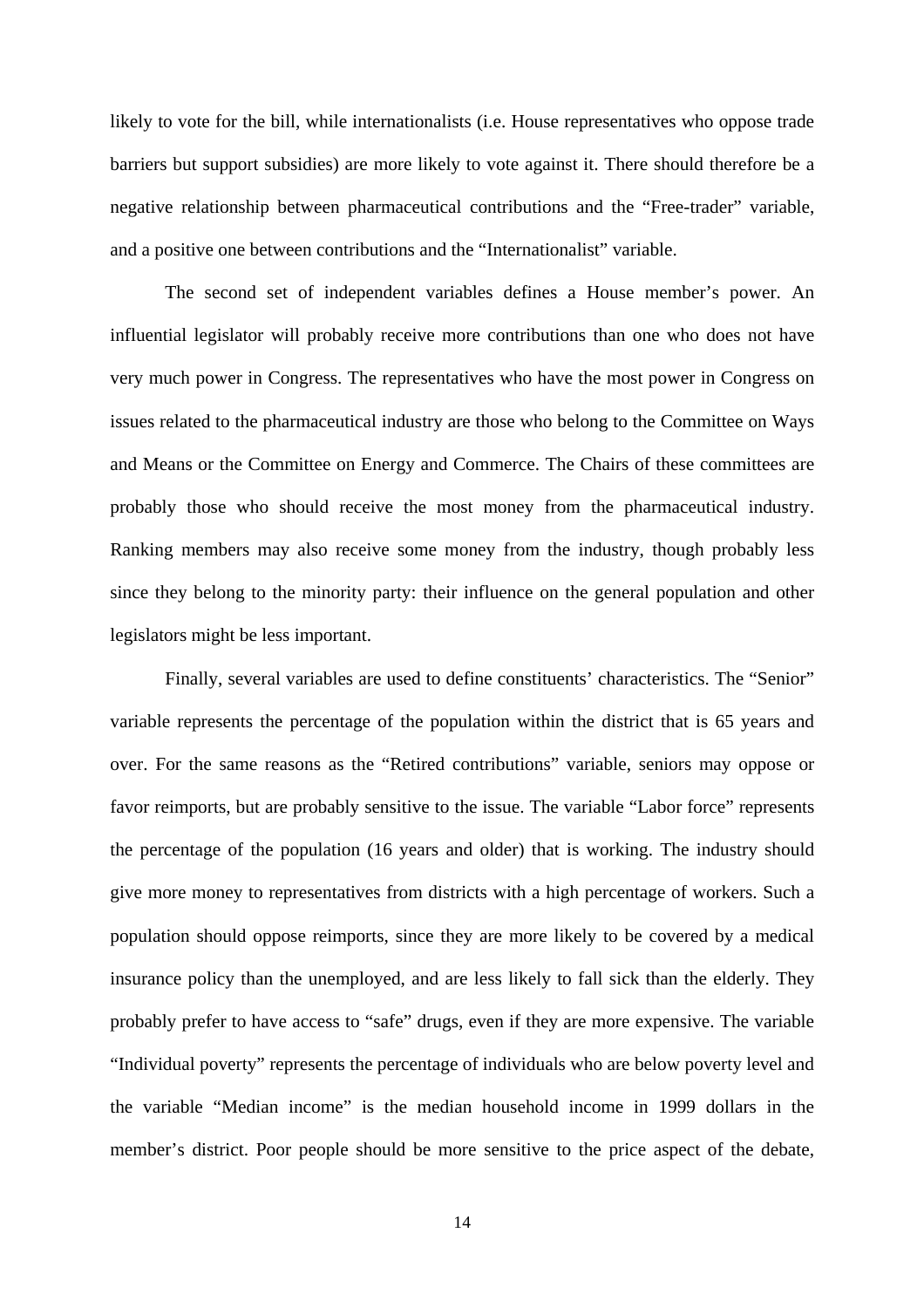because it is probably better to risk taking an affordable reimported drug, than to not be able to buy an expensive safe drug. The more there are poor people in the district, the less likely the industry should give high contributions to its representative. However, representatives from rich districts could receive high levels of contributions, because their constituents are more likely to be willing to pay high prices for drugs they think are of higher quality, especially since they are more likely to have some type of health insurance. The variables "Median income" and "Individual poverty" are complementary because the percentage of poor individuals can vary for a given level of median income. The variable "Bachelor's degree" is the percentage of the district's population that holds a bachelor's degree or higher. More educated constituents may be more skeptical of the industry's safety argument, and could favor reimports. Their representatives should therefore receive less money from the pharmaceutical industry. The variable "Pharma employment" represents the number of individuals employed in pharmaceutical and medicine manufacturing in the member's district. This variable should be positively correlated to pharmaceutical contributions: pharmaceutical employees are more likely to oppose reimports because they want for their companies to earn high profits or because they actually believe that foreign drugs are a health hazard. The two last variables used to define constituencies' characteristics are "Canadian border" and "Mexican border". They equal one if the member's state shares a land border with Canada or Mexico, respectively. Representatives from these districts should receive less money from the industry, because their constituents are probably more aware of the price and quality of a drug in the foreign market, and are less likely to believe that foreign drugs are unsafe.

Finally, the effect of the actual vote of a House member on the *Pharmaceutical Market Access Act* is measured with the variable "Aye", which is equal to one if the member voted for the bill. Because a positive vote would lead to a legalization of reimports, members who voted against reimports should have received more contributions than those who voted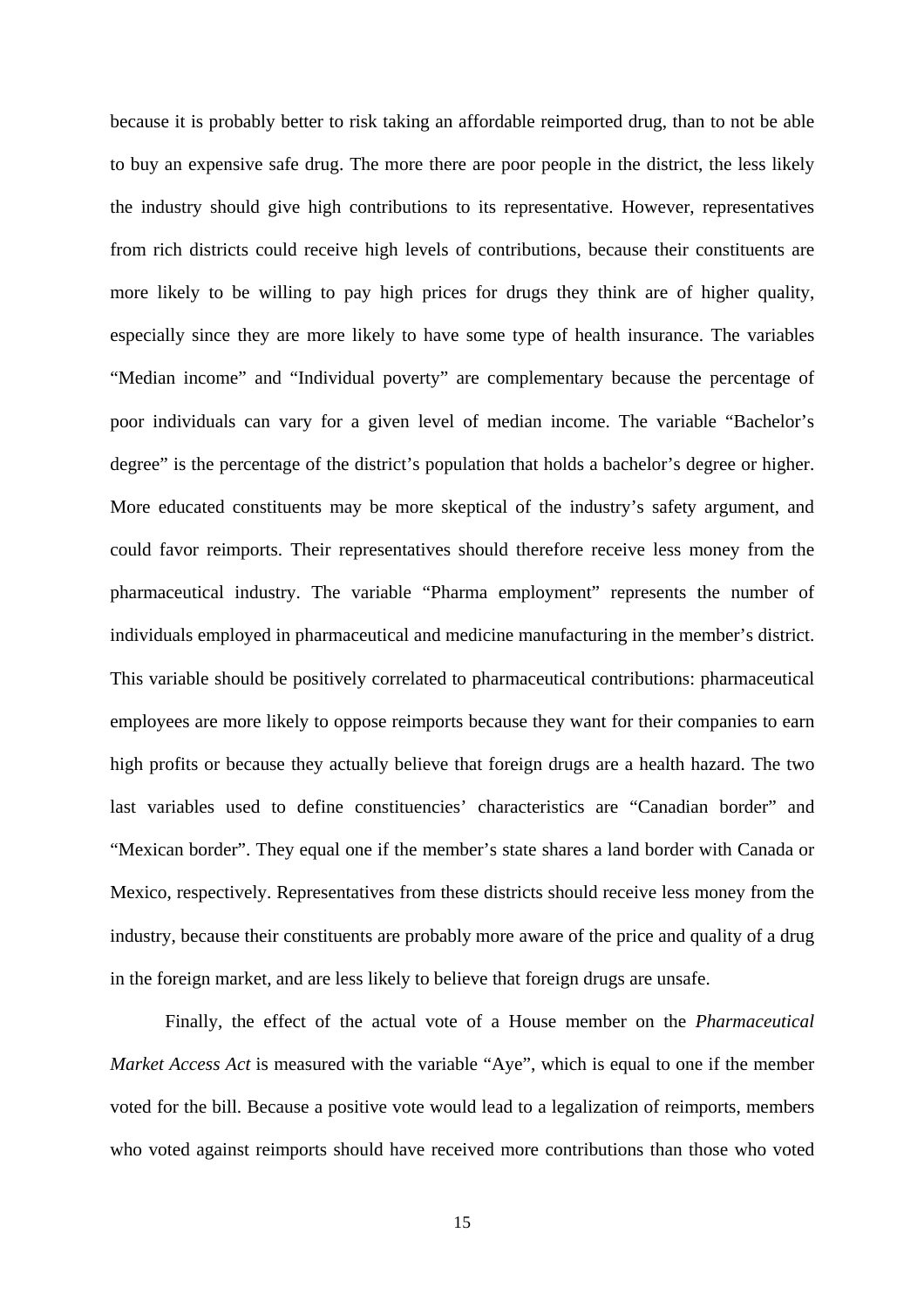for. Those who voted against are also those who need the industry's funds to justify their position on the issue. More than a reward for a positive vote, the theoretical model suggests that members should have received more contributions when voting against reimports because the industry wanted to give funds to these House members to speak out against reimports. This is confirmed by Table 2, which shows the voting decisions of legislators according to their own or their constituents' types. A large majority of those who received above average levels of contributions from the pharmaceutical industry voted against the bill. Table 2 also confirms that a majority of women and Democrats voted for the bill. Of the members of the Committee on Energy and Commerce, 61% voted against, while only a small majority of the Committee on Ways and Means also voted against. Members whose constituencies had above average levels of seniors voted for the bill in majority, as well as members from poor or more educated districts. Those from districts in states bordering Canada or Mexico also voted against reimports.

| Table 2 Voting decisions by types of legislators and constituents |          |         |             |  |  |  |  |
|-------------------------------------------------------------------|----------|---------|-------------|--|--|--|--|
| Legislator/constituents' type                                     | Aye vote | No vote | Didn't vote |  |  |  |  |
| Above average pharma contributions                                | 19.66%   | 78.63%  | 1.71%       |  |  |  |  |
| Above average total contributions                                 | 50.78%   | 48.44%  | 0.78%       |  |  |  |  |
| Above average retired contributions                               | 55.83%   | 44.17%  |             |  |  |  |  |
| Woman=1                                                           | 71.93%   | 28.07%  |             |  |  |  |  |
| $Democrat=1$                                                      | 75.77%   | 22.16%  | 2.06%       |  |  |  |  |
| Leader or Speaker=1                                               | 33.33%   | 66.67%  |             |  |  |  |  |
| $Chain = 1$                                                       |          | 100%    |             |  |  |  |  |
| Ways and Means=1                                                  | 50.00%   | 47.22%  | 2.78%       |  |  |  |  |
| $Energy=1$                                                        | 38.89%   | 61.11%  |             |  |  |  |  |
| Ranking=1                                                         | 50.00%   | 50.00%  |             |  |  |  |  |
| $Free\text{-}trade\text{-}1$                                      | 60.87%   | 39.13%  |             |  |  |  |  |
| Internationalist=1                                                | 54.86%   | 43.78%  | 1.35%       |  |  |  |  |
| Above average senior                                              | 59.90%   | 39.58%  | 0.52%       |  |  |  |  |
| Above average labor force                                         | 51.39%   | 48.15%  | 0.46%       |  |  |  |  |
| Above average individual poverty                                  | 61.67%   | 35.93%  | 2.40%       |  |  |  |  |
| Above average median income                                       | 51.44%   | 47.98%  | 0.58%       |  |  |  |  |
| Above average Bachelor's degree                                   | 56.65%   | 42.77%  | 0.58%       |  |  |  |  |
| Canadian Border=1                                                 | 69.44%   | 30.56%  |             |  |  |  |  |
| Mexican Border= $1$                                               | 57.14%   | 41.76%  | 1.10%       |  |  |  |  |
| Above average pharma employment                                   | 53.76%   | 44.09%  | 2.15%       |  |  |  |  |

Table 2 Voting decisions by types of legislators and constituents

Column (1) in Table 3 shows the results of the full model, which tests the impact of representatives' characteristics and power, as well as constituents' characteristics. Column (2)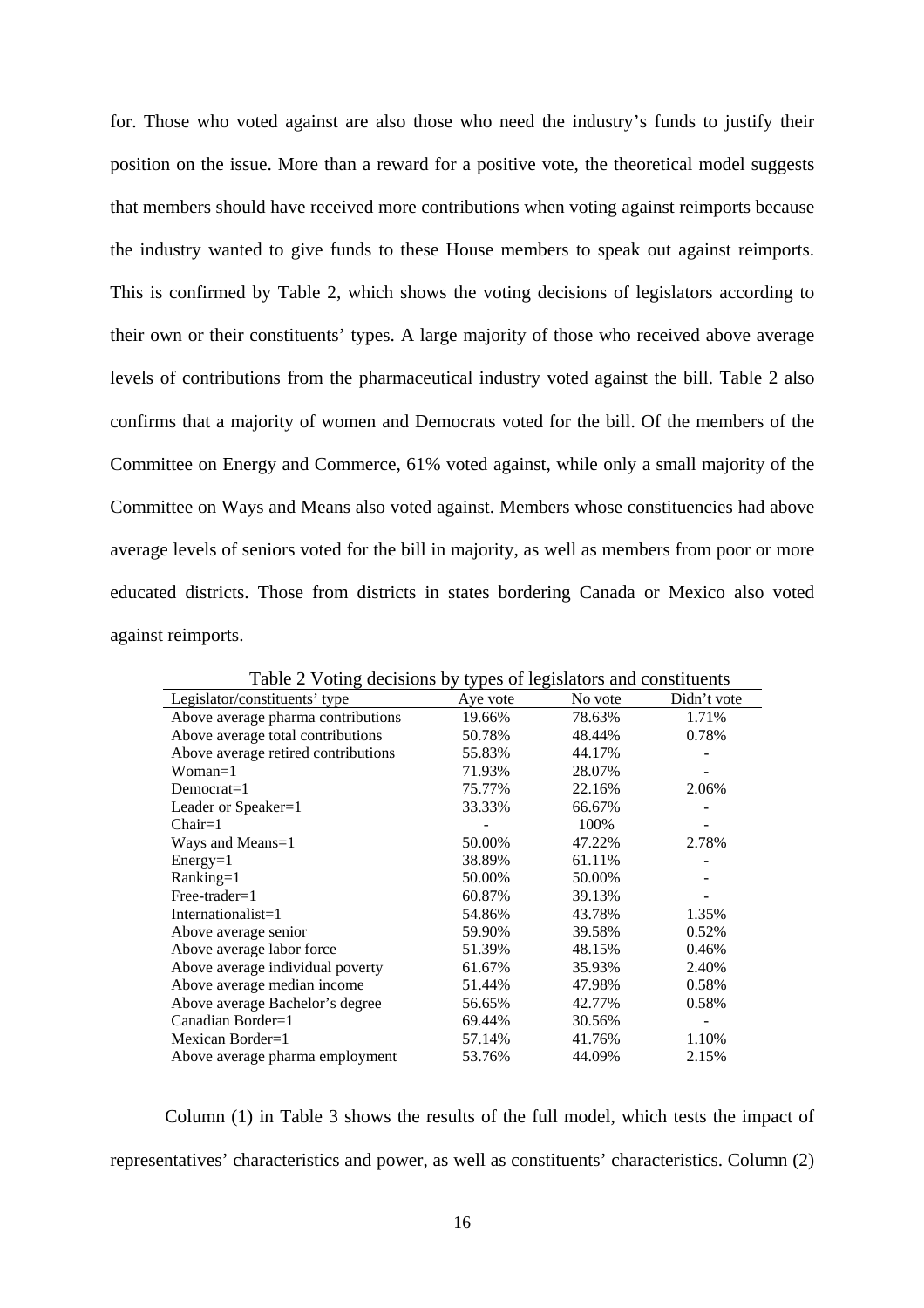gives the results of the regression using only constituents' characteristics, while column (3) displays the results of the regression using only representatives' characteristics and power. Finally the impact of a vote in favor of the *Pharmaceutical Market Access Act* on contributions is added to the full model in column (4).

Most variables are significant and show the expected sign. Total contributions have a significant positive impact on pharmaceutical contributions: the more a House member raises money during the cycle, the higher the contributions he will receive from the pharmaceutical industry. However, there is no significant correlation between contributions and being a woman or a Democrat in the model that takes into account votes on the *Pharmaceutical Market Access Act*. This result can be explained by the fact that women and Democrats voted in majority for the bill. In the regressions that do not take votes into account, the Democrat variable is significant: a Democrat will receive nearly 10,000 dollars in contributions less than a Republican. A member's power in the House is an important determinant of contributions from the pharmaceutical industry. A Leader or Speaker of the House receives an increase in pharmaceutical contributions of more than 50,000 dollars. The increase is around 60,000 dollars for a Chair of the Committee on Ways and Means or the Committee on Energy and Commerce, more than 17,000 dollars for a member of the Committee on Ways and Means, and more than 20,000 dollars for a member of the Committee on Energy and Commerce. However, being a Ranking member of one of these committees, a free-trader or an internationalist does not have a significant impact on contributions.

House members with older constituents receive more money from the pharmaceutical industry, whereas those who receive a lot of contributions from retirees obtain fewer contributions from the pharmaceutical industry. This result is probably due to the fact that groups that lobby on the behalf of retirees, such as the  $AARP<sup>4</sup>$ , are in favor of reimports,

<sup>4</sup> http://assets.aarp.org/www.aarp.org\_/articles/international/ReimportationQA.pdf.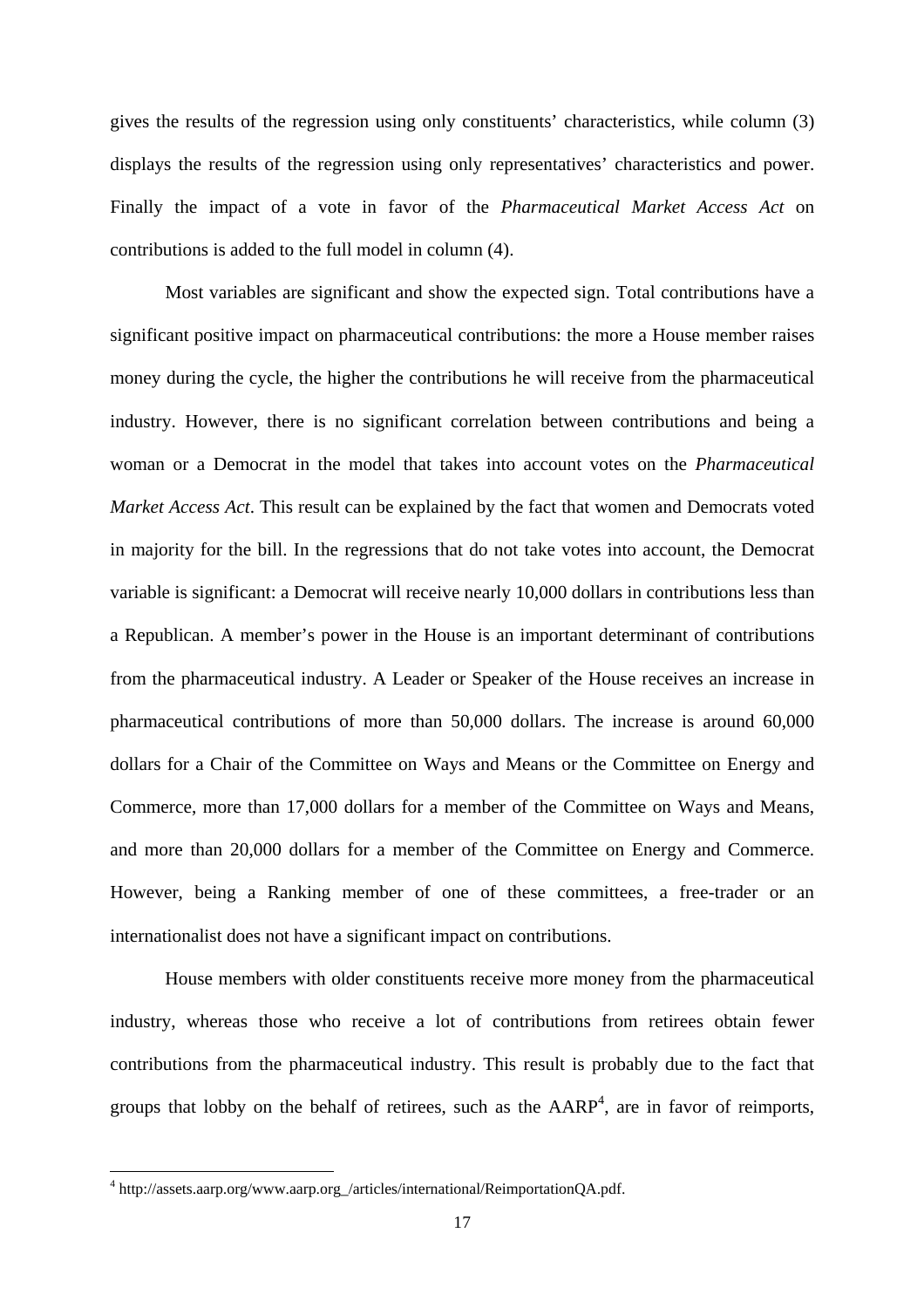especially from Canada. Representatives from districts with a high percentage of seniors are not necessarily those who receive the largest contributions from retirees. The pharmaceutical industry may therefore give more contributions to House members from districts with a large population of seniors, but where senior interest groups are not necessarily well organized.

|                       | Full model     | $m$ and $m$ contributions in the House, 2009 2004 Cycle<br>Constituencies' | Legislator's    | Full model      |
|-----------------------|----------------|----------------------------------------------------------------------------|-----------------|-----------------|
|                       |                | characteristics                                                            | characteristics | with votes      |
|                       | (1)            | (2)                                                                        | (3)             | (4)             |
| Variables             | Coefficient    | Coefficient                                                                | Coefficient     | Coefficient     |
| Constant              | $-144,764***$  | $-60,579.79$                                                               | $-5,485.298$    | $-153,887.5***$ |
| Total contributions   | $0.02***$      | $0.01***$                                                                  | $0.02***$       | $0.02***$       |
| Retired contributions | $-0.07*$       |                                                                            | $-0.06*$        | $-0.06*$        |
| Woman                 | $-1271.53$     |                                                                            | $-292.11$       | 223.46          |
| Democrat              | $-9,606.08***$ |                                                                            | $-7,137.30***$  | $-4296.01$      |
| Leader or Speaker     | 54,025**       |                                                                            | 51,084.73*      | 51,685.89**     |
| Chair                 | 60,214.4***    |                                                                            | 61,225.26***    | 59,292.93***    |
| Ways and Means        | 18,861.3***    |                                                                            | 17,195.79***    | 17,402.34***    |
| Energy                | 23,552.95***   |                                                                            | 23,882.31***    | 20,823.52***    |
| Ranking               | 19,924.37      |                                                                            | 16,004.31       | 19,216.99       |
| Free-trader           | $-703.59$      |                                                                            | $-1,656.97$     | 77.15           |
| Internationalist      | 5,304.09*      |                                                                            | 2,616.96        | 3,024.25        |
| Aye                   |                |                                                                            |                 | $-13,482.38***$ |
| Senior                | $1,220.35**$   | 323.20                                                                     |                 | 1,748.26***     |
| Labor force           | $1,002.35**$   | 432.64                                                                     |                 | 1,222.81***     |
| Individual poverty    | 1,827.64***    | 626.85                                                                     |                 | 1,818.91***     |
| Median income         | $1.14***$      | $0.71**$                                                                   |                 | $1.03***$       |
| Bachelor's degree     | $-564.55***$   | $-485.97**$                                                                |                 | $-527.74***$    |
| Canadian border       | $-4,192.53*$   | $-3,976.08$                                                                |                 | $-2,372.59$     |
| Mexican border        | $-7,267.80***$ | $-3,405.66$                                                                |                 | $-5,248.69**$   |
| Pharma employment     | $1.71***$      | $1.66**$                                                                   |                 | 1.59***         |
| $R^2$                 | 0.58           | 0.37                                                                       | 0.50            | 0.62            |
| <b>Observations</b>   | 409            | 409                                                                        | 409             | 409             |

|  | Table 3 The impact of constituencies' and representatives' characteristics on |  |
|--|-------------------------------------------------------------------------------|--|
|  | pharmaceutical contributions in the House, 2003-2004 cycle                    |  |

Estimation by OLS with robust standard errors clustering by state. The dependant variable is total contributions received by a House member from the pharmaceutical and health industry during the 2003- 2004 election cycle. \*,\*\*,\*\*\* Significant at the 10%, 5%, and 1% levels, respectively.

The variable "Median income" shows a positive sign, which was expected, but the variable "Individual poverty" also shows a positive sign. This unexpected result may be explained by the fact that poor people tend to have a lower voter turnout (e.g. Timpone, 1998). The higher the number of poor individuals and the higher the median household income in a district, the more the industry gives contributions to influence those who vote *and*  care more about quality than price. The variables "Bachelor's degree", "Mexican border" and "pharma employment" all show the expected sign and are significant in the full model and the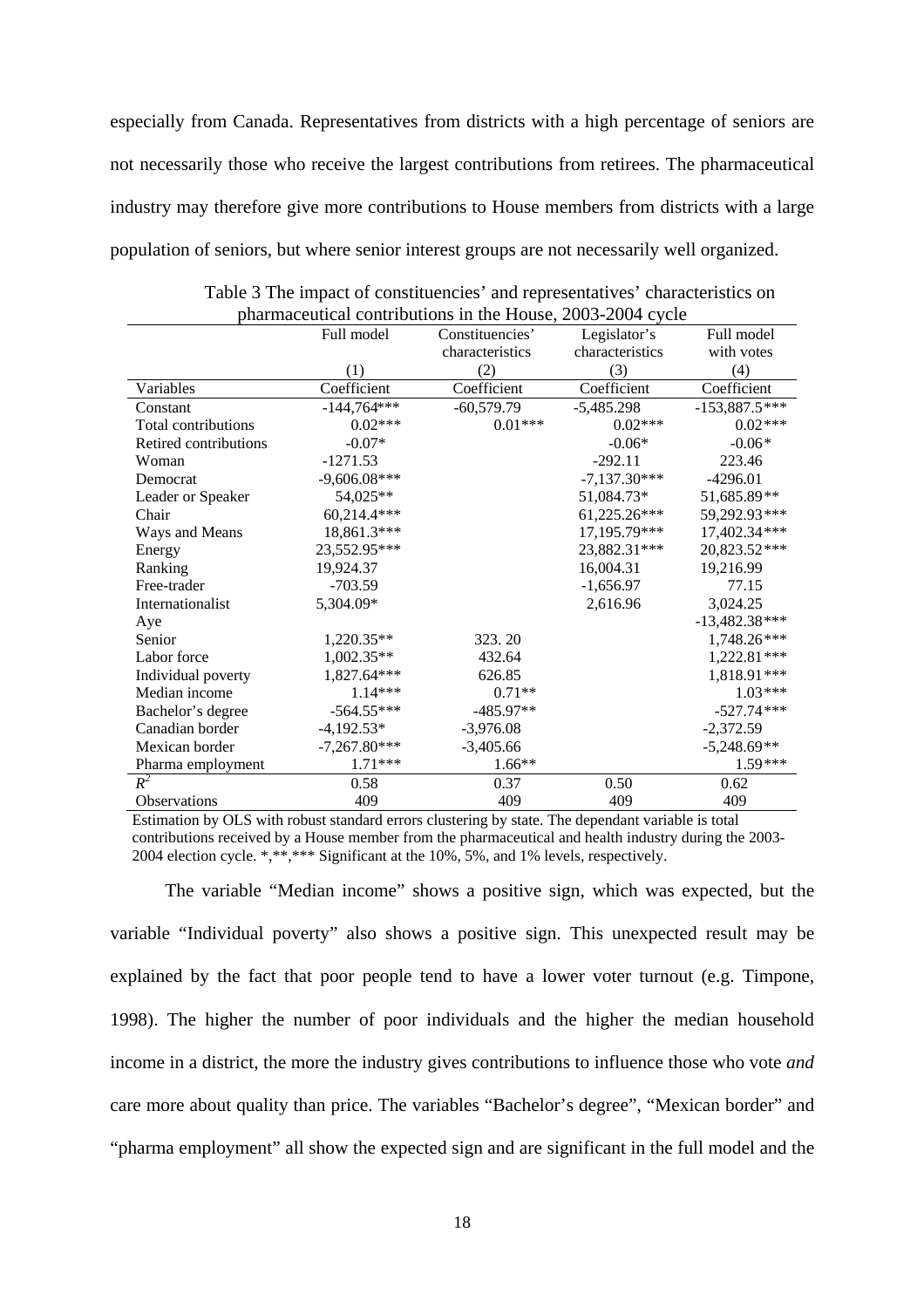full model with votes. The variable "Canadian border" shows the expected sign but is not significant in the full model with votes.

Finally, a vote for the *Pharmaceutical Market Access Act* reduces the amount of contributions from the pharmaceutical industry, by 13,482 dollars. The model suggests that contributions do not buy votes, but are meant to help House members express their opposition to reimports. The industry will therefore give more money before the vote to members who are most likely to vote against, and after the vote to members who actually voted against reimports. A legislator who voted against reimports may need contributions even after the vote to convince constituents that he or she made the right decision. Table 4 shows that, on average, the legislators who voted against reimports received 30,204 dollars during the 2003- 2004 election cycle, while those who voted for reimports received only 6,445 dollars.

|                       | Nay or abstention |           | Aye       |           |  |
|-----------------------|-------------------|-----------|-----------|-----------|--|
| Variables             | Mean              | Std       | Mean      | Std       |  |
| Pharma contributions  | 30,203.83         | 38,805.56 | 6,445.10  | 12,881.63 |  |
| Total contributions   | 1,386,300         | 1,305,290 | 1,120,654 | 971,861.1 |  |
| Retired contributions | 51,156.79         | 85,460.5  | 46,399.17 | 78,336.41 |  |
| Woman                 | 0.09              | 0.29      | 0.18      | 0.38      |  |
| Democrat              | 0.26              | 0.44      | 0.64      | 0.48      |  |
| Leader or Speaker     | 0.01              | 0.11      | 0.00      | 0.07      |  |
| Chair                 | 0.02              | 0.13      | $\Omega$  | 0         |  |
| Ways and Means        | 0.1               | 0.30      | 0.08      | 0.27      |  |
| Energy                | 0.18              | 0.39      | 0.09      | 0.29      |  |
| Ranking               | 0.01              | 0.07      | 0.00      | 0.07      |  |
| Free-trader           | 0.05              | 0.22      | 0.06      | 0.24      |  |
| Internationalist      | 0.93              | 0.26      | 0.89      | 0.32      |  |
| Senior                | 11.94             | 3.10      | 12.78     | 3.12      |  |
| Labor force           | 64.46             | 4.88      | 63.50     | 5.14      |  |
| Individual poverty    | 11.61             | 5.44      | 12.93     | 5.96      |  |
| Median Income         | 45,064.81         | 11,710.21 | 42,421.26 | 10,414.58 |  |
| Bachelor's Degree     | 24.48             | 8.95      | 24.13     | 9.31      |  |
| Canadian Border       | 0.12              | 0.33      | 0.22      | 0.41      |  |
| Mexican Border        | 0.22              | 0.41      | 0.23      | 0.42      |  |
| Pharma employment     | 1,942.06          | 4,117.07  | 1,433.33  | 2,772.56  |  |
| Observations          | 180               |           | 229       |           |  |

Table 4 Summary statistics by vote

While deciding to whom it will give money after the vote is easy, the industry needs to go through a selection process before the vote. The selection is based on House members'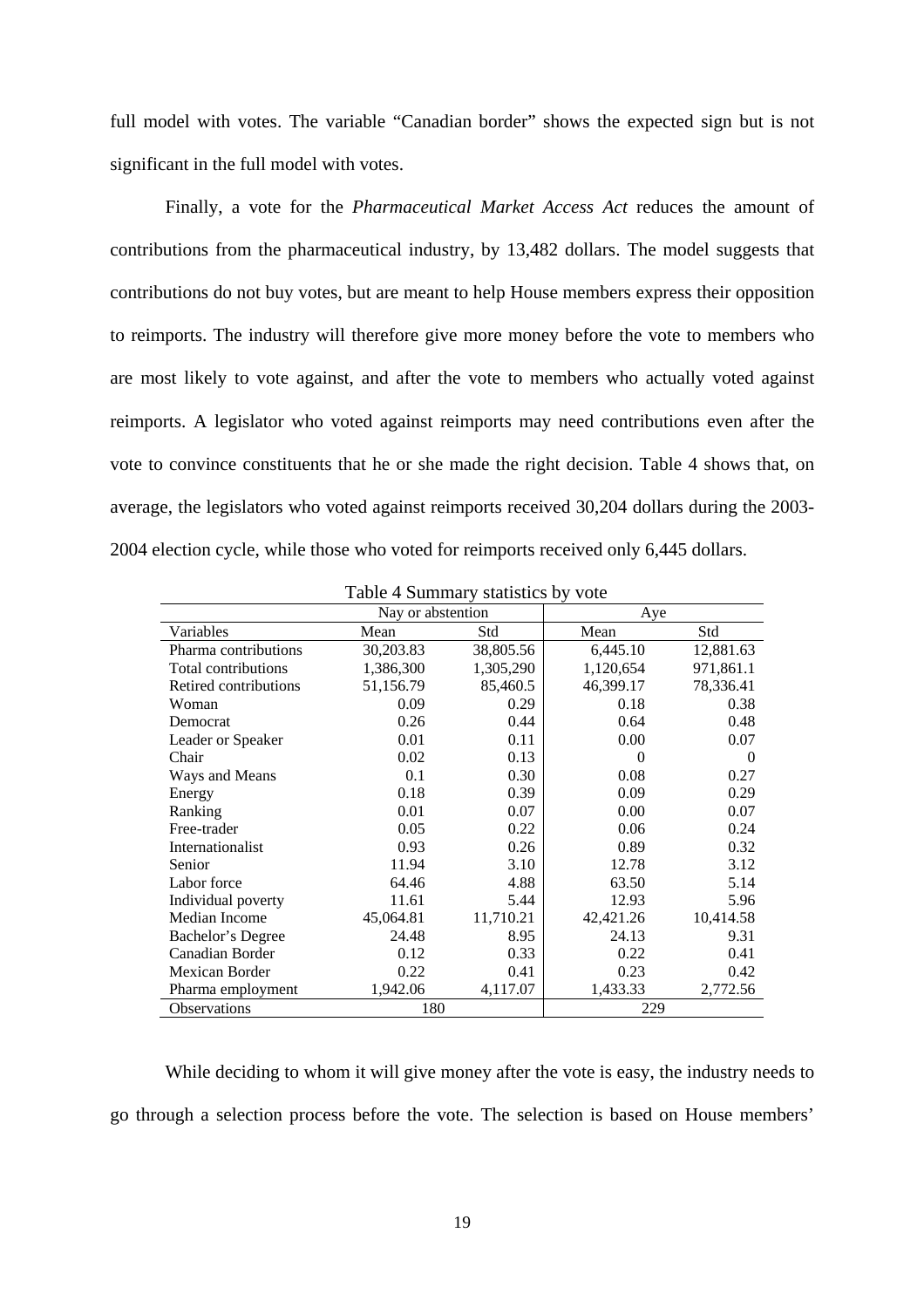characteristics and power, as well as on constituents' characteristics. The company faces four cases:

- *(i) The legislator and consumers probably favor reimports.* The company should not give any money to the legislator on the reimports issue, since it is not in the legislator's interest to take a public stand against reimports. The legislator would probably use the funds for other purposes than diffusing the anti-reimports arguments.
- *(ii) The legislator probably opposes reimports, but consumers probably favor reimports*. The legislator needs the contributions to convince voters that reimports should be banned. For instance, the legislator may not want to take the responsibility of voting for reimports if he or she thinks that people may die because of counterfeit drugs. But voters might favor reimports despite contributions. The company may decide to not waste resources on a legislator who would vote for reimports to be reelected.
- *(iii) The legislator probably favors reimports, but consumers are probably sensitive to the anti-reimports campaign.* In this case, the legislator's objective function suggests he or she should vote against reimports to be reelected. However, the legislator may not want to speak out against reimports.
- *(iv) The legislator thinks that reimports should be banned and consumers are probably sensitive to the anti-reimports campaign.* The legislator does not need contributions to vote against reimports. The company could nonetheless give a high amount of contributions to a legislator in this case, to speak-up against reimports and influence legislators or constituents from other congressional districts.

Figure  $1<sup>5</sup>$  gives the estimated amount of contributions the pharmaceutical industry gives to legislators, according to these four cases.

<sup>&</sup>lt;sup>5</sup> See appendix for details on the values used for this simulation.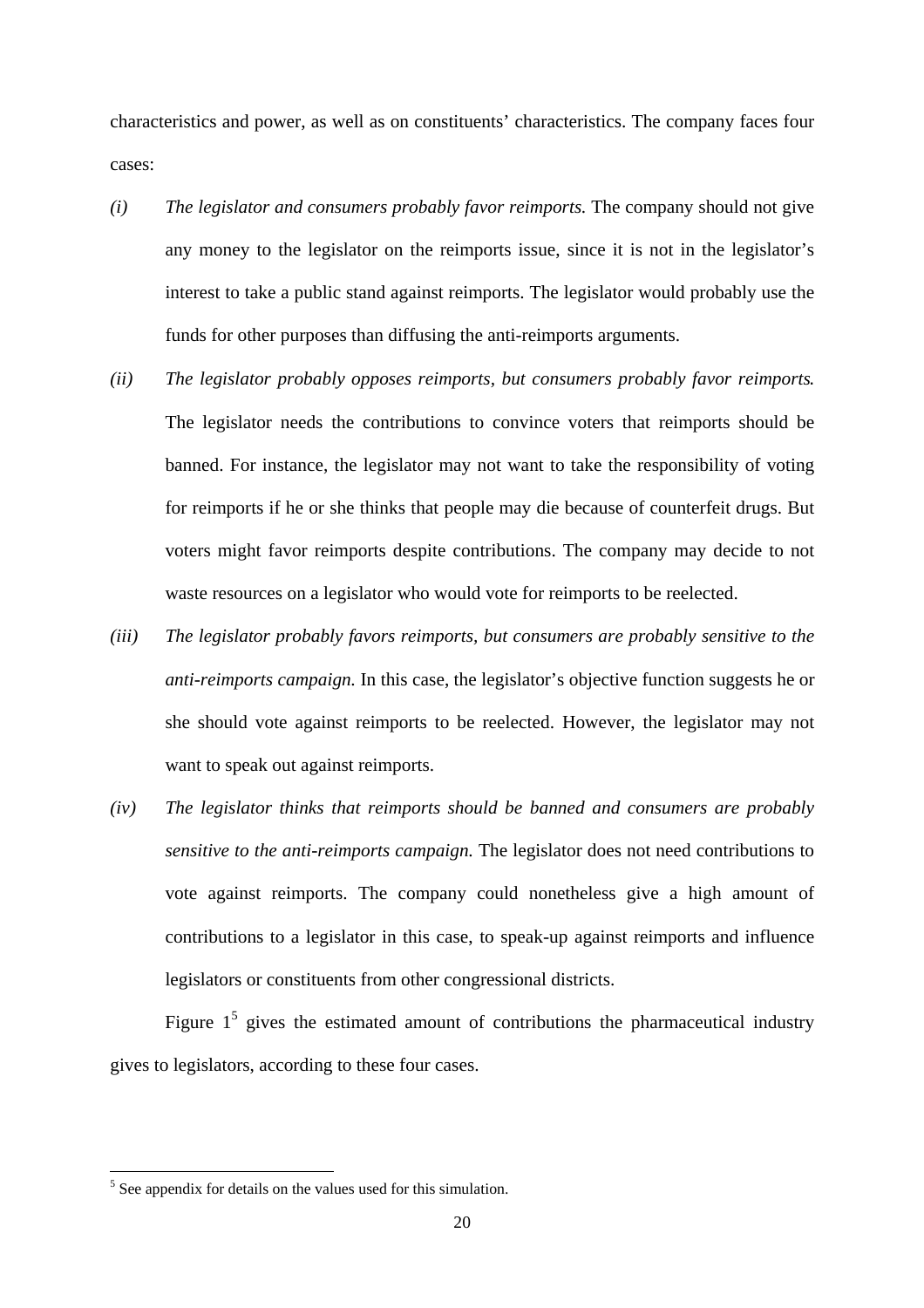

Figure 1 Estimated amount of contributions according to legislators' and voters' characteristics

Figure 1 suggests the industry invests the most money when voters and legislators are more likely to oppose reimports. It also suggests that legislators will more likely follow what voters should want. The pharmaceutical industry attaches more importance to constituents' characteristics than to legislators' characteristics when deciding to whom it will give its contributions: it actually gave the largest funds to legislators whose constituents were most likely to oppose reimports.

#### 5. DISCUSSION

How credible is the safety argument? According to PhRMA, no country can guarantee that the drugs it would export to the United States are safe. Yet, what risks undergo patients in France, Canada or the United Kingdom for instance? According to the World Health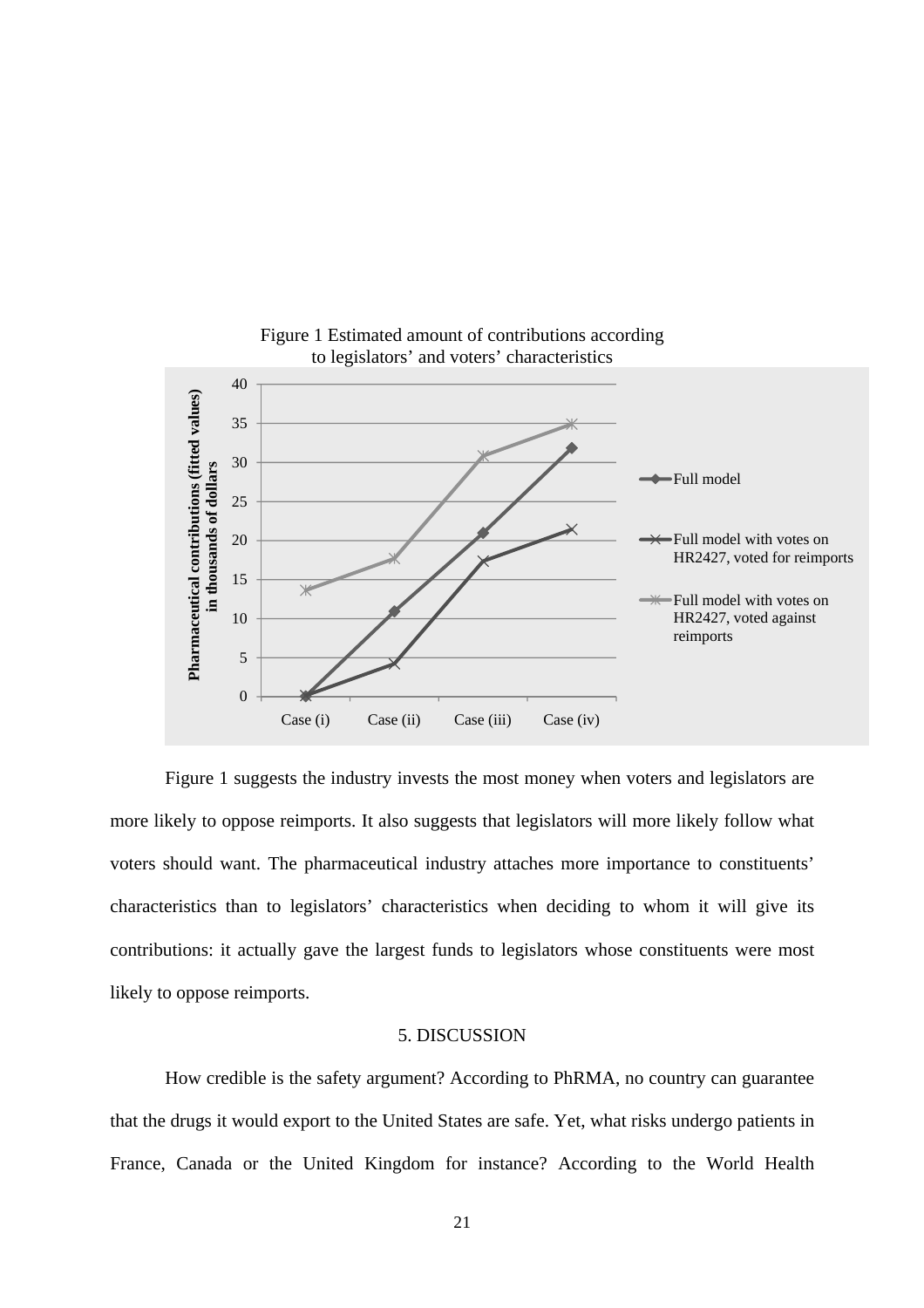Organization, most developed countries (e.g. USA, most of EU, Australia, Canada, Japan, and New Zealand) have less than 1% of market value<sup>6</sup> of counterfeit drugs in the market.

 Furthermore, pharmaceutical companies in the United States oppose pharmacists' and wholesalers' right to import drugs, but many companies outsource a large part of their production overseas. In 2007, the United States imported nearly 49 billion dollars worth of pharmaceutical products, from 84 countries according to data from the U.S. Census Bureau<sup>7</sup>. According to Bart Stupak, Chairman of the Oversight & Investigations Subcommittee of the House Committee on Energy and Commerce (2007), at least 80% of the active pharmaceutical ingredients in pharmaceuticals sold in the United States are imported from abroad. He adds that the FDA is unable to guarantee the quality of all the drugs that manufacturers import to the United States, because it is unable to effectively inspect foreign drug-making facilities. Following the introduction on the U.S. market of contaminated lots of the blood-thinner heparin manufactured in China, which caused several deaths, John Dingell, Chairman of the Committee on Energy and Commerce, confirmed in March 2008 that the FDA was unable to control the facilities that manufacture overseas the drugs that are sold on the U.S. market. $8$ 

Yet, drugs currently sold in the United States seem to be quite safe, a part from drugs bought by consumers from abroad on the Internet. Legislators and consumers can therefore hold legitimate doubts on the quality of foreign drugs.

Recently, the reimportation issue has been discussed twice in the Senate as amendments of major bills. The first time was in May 2007 during the debate on the Food and Drug Administration Revitalization Act: the authorization of reimports was included in a first version of the bill, but an amendment removed the clause from the bill. The second time was in December 2009 during the debate on the Healthcare Reform Bill: an amendment for a

<sup>6</sup> http://www.who.int/mediacentre/factsheets/fs275/en/.

<sup>7</sup> US Bureau of the Census: Foreign Trade Division, 2008.

<sup>8</sup> http://energycommerce.house.gov/index.php?option=com\_content&task=view&id=274&Itemid=106.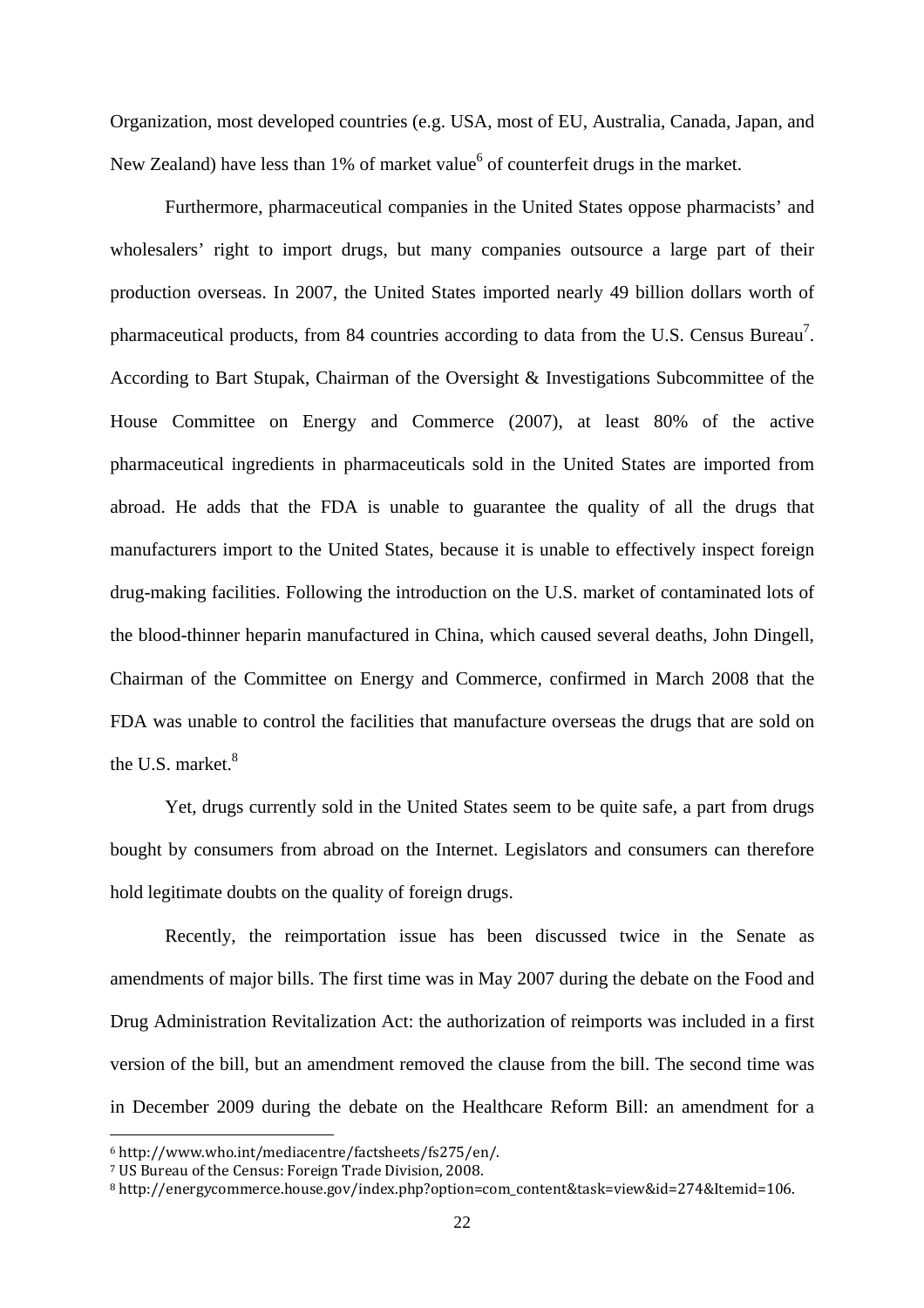clause authorizing reimports failed to pass. Both times, Senators who favored reimports voted against to avoid the main text from failing to pass. President George Bush had threatened to veto any bill which would legalize drug reimports<sup>9</sup>, and President Barack Obama apparently did not want to risk losing a precious vote for the bill on the reform of healthcare. If Senators voted on a bill whose sole object was reimports, the bill could pass. Another econometric estimation could then be performed to confirm the results of the present model.

#### 6. CONCLUSION

The model shows that the quality of the message the interest group gives out is essential in obtaining votes. Contributions enable the interest group to outsource part of the campaign efforts against reimports; they are not directly meant to buy the interest group's preferred trade policy. The pharmaceutical industry gives contributions to legislators who are most likely to vote for its interests, and therefore does not buy votes. The more legislators take public stands in favor of the industry's interest, the more the industry's message becomes credible. The vertical differentiation model implies that an interest group's "power" resides in its ability to publicize a forceful message. If the interest group only has contributions to give to legislators and no powerful message, then chances are it will not get a favorable vote from legislators, especially on an important topic such as the prices of pharmaceuticals.

#### ACKNOWLEDGMENTS

The author wishes to thank Bernard Guillochon, Agnès Gramain, Edward Tower, Henry Chappell, Paul Pecorino, Arye Hillman as well as anonymous referees for valuable comments and suggestions. The author would also like to thank seminar participants from the Université Paris Dauphine, the Public Choice Society's 2009 conference and the  $18<sup>th</sup>$ 

<sup>9</sup> This probably explains why the 2003 *Pharmaceutical Market Access Act* died in the Senate Committee on Health, Education, Labor, and Pensions.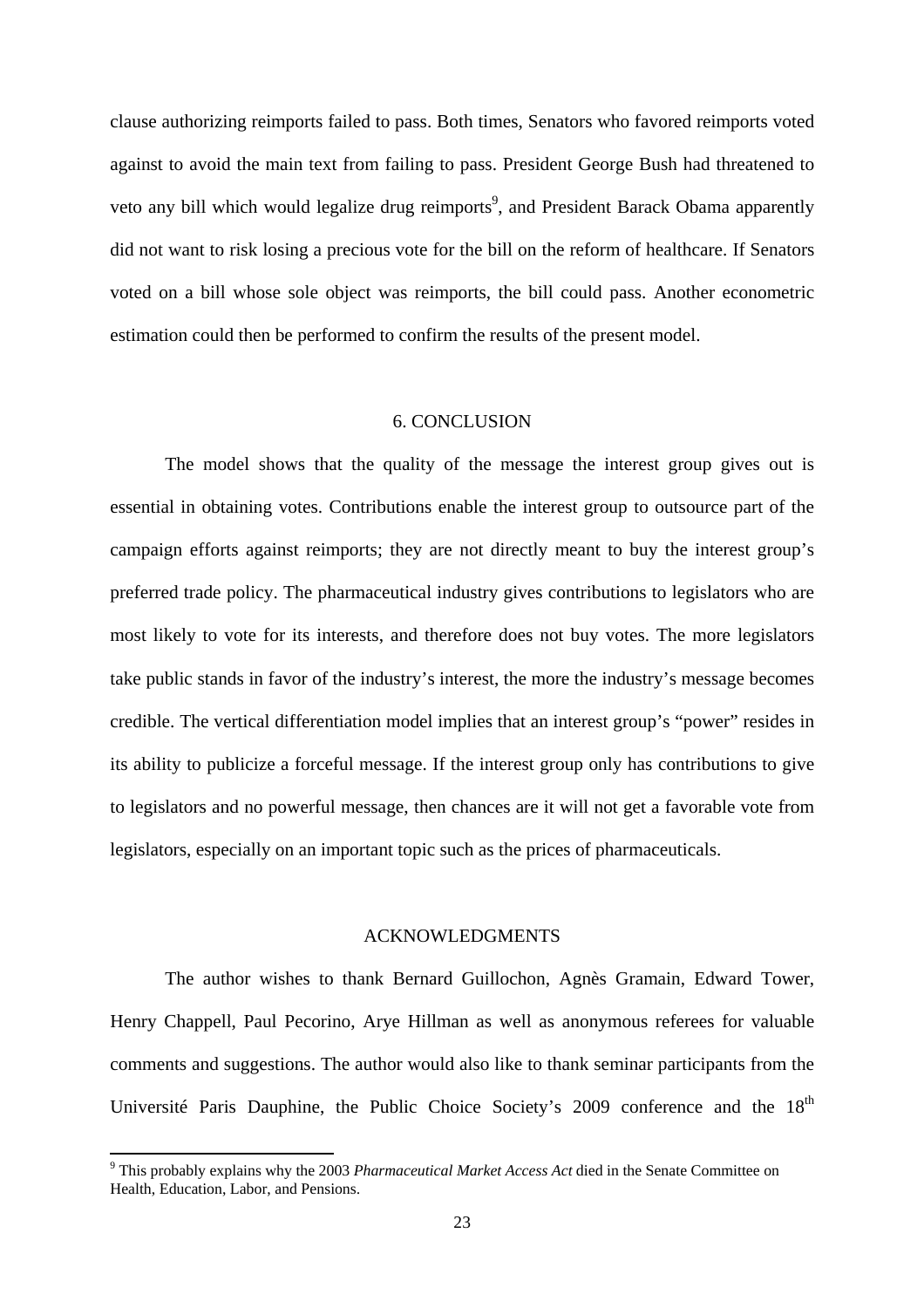Silvaplana Workshop in Political Economy for valuable comments on an earlier version of this paper.

|             | Fitted Value | Woman          | Democrat       | Senior | Labor force | Individual poverty | Median Income | Canadian Border | employment<br>Pharma | Model                |
|-------------|--------------|----------------|----------------|--------|-------------|--------------------|---------------|-----------------|----------------------|----------------------|
| Case (i)    | 481.35       |                |                | 13     | 62          | 13                 | 40,000        | $\mathbf{1}$    | 1,500                |                      |
| Case (ii)   | 11,358.96    | $\overline{0}$ | $\theta$       | 13     | 62          | 13                 | 40,000        | $\mathbf{1}$    | 1,500                | Full model           |
| Case (iii)  | 20,975.30    | 1              |                | 11     | 67          | 11                 | 50,000        | $\theta$        | 5,000                |                      |
| Case $(iv)$ | 31,852.92    | $\overline{0}$ | $\overline{0}$ | 11     | 67          | 11                 | 50,000        | $\theta$        | 5,000                |                      |
| Case (i)    | 149.52       | 1              | 1              | 13     | 62          | 13                 | 40,000        | $\mathbf{1}$    | 1,500                |                      |
| Case (ii)   | 4,222.07     | $\overline{0}$ | $\theta$       | 13     | 62          | 13                 | 40,000        | $\mathbf{1}$    | 1,500                | Full model, voted    |
| Case (iii)  | 17,364.53    | 1              | 1              | 11     | 67          | 11                 | 50,000        | $\theta$        | 5,000                | yes                  |
| Case (iv)   | 21,437.08    | $\overline{0}$ | $\theta$       | 11     | 67          | 11                 | 50,000        | $\theta$        | 5,000                |                      |
| Case (i)    | 13,631.90    | $\mathbf{1}$   | 1              | 13     | 62          | 13                 | 40,000        | $\mathbf{1}$    | 1,500                |                      |
| Case (ii)   | 17,704.45    | $\overline{0}$ | $\theta$       | 13     | 62          | 13                 | 40,000        | $\mathbf{1}$    | 1,500                | Full model, voted no |
| Case (iii)  | 30,846.91    | 1              |                | 11     | 67          | 11                 | 50,000        | $\theta$        | 5,000                |                      |
| Case $(iv)$ | 34,919.46    | $\overline{0}$ | $\theta$       | 11     | 67          | 11                 | 50,000        | $\overline{0}$  | 5,000                |                      |

APPENDIX – Values used for the estimation of Graph1

For all:

- Retired contributions: 46,000 dollars

- Leader or speaker: 0
- Chair: 0
- Ways and Means: 0
- Energy: 0
- Ranking: 0
- Free-trader: 0
- Internationalist: 1
- Bachelor's Degree: 23%
- Mexican border: 0

#### REFERENCES

Ainsworth, S. and I. Sened, 1993, The role of lobbyists: entrepreneurs with two audiences. *American Journal of Political Science* 37, 834–866.

Anis, A.H. and Q. Wen, 1998, Price regulation of pharmaceuticals in Canada. *Journal of Health Economics* 17, 21–38.

<sup>-</sup> Total contributions: 1,250,000 dollars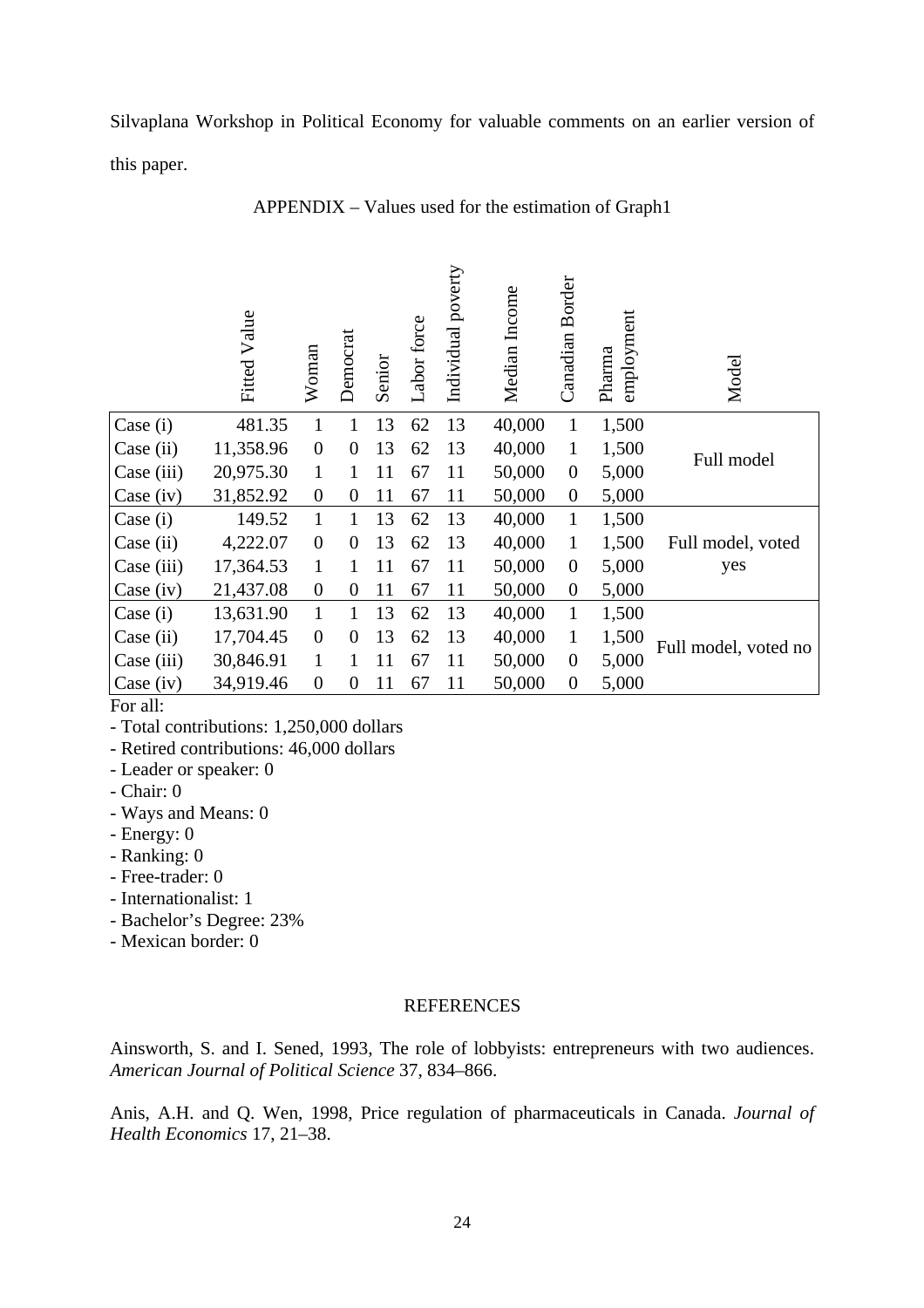Ansolabehere, S., J. M. de Figueiredo, and J. M. Snyder Jr., 2003, Why is there so little money in U.S. politics? *Journal of Economic Perspectives* 17, 105–130.

Austen-Smith, D., 1995, Campaign contributions and access. *American Political Science Review* 89, 566–581.

Baldwin, R. E. and C.S. Magee, 2000, Is trade policy for sale? Congressional voting on recent trade bills. *Public Choice* 105, 79–101.

Bresnahan, T., 1987, Competition and collusion in the American automobile industry: the 1955 price war. *The Journal of Industrial Economics* 35, 457–482.

Coate, S., 2004, Political competition with campaign contributions and informative advertising. *Journal of the European Economic Association* 2, 772–804.

Che, Y.-K. and I. L. Gale, 1998, Caps on political lobbying. *American Economic Review* 88, 643–651.

Gawande, K. and P. Krishna, 2003, The political economy of trade policy: empirical approaches, in: E. K. Choi and J. Harrigan, eds., *The Handbook of International Trade* (Basil Blackwell Publishing) 213–250.

Gokcekus, O., M. Adams, H. Grabowski, and E. Tower, 2006, How did the 2003 prescription drug re-importation bill pass the House? *Economics & Politics* 18, 27–45.

Griswold, D., 2005, Free trade, free markets: rating the 108<sup>th</sup> Congress. *Cato Institute Trade Policy Analysis Papers* 28 (http://www.cato.org/pub\_display.php?pub\_id=6799).

Grossman, G. M. and E. Helpman, 1994, Protection for sale. *American Economic Review* 84, 833–850.

Grossman, G. M. and E. Helpman, 2002, *Special Interest Politics* (MIT Press, Cambridge, MA, and London, UK).

Hall, R. L. and A. V. Deardorff, 2006, Lobbying as legislative subsidy. *American Political Science Review* 100, 69–84.

Hillman, A. L., 1982, Declining industries and political support protectionist motives. *American Economic Review* 72, 1180–1187.

Hillman, A. L., 1989, *The Political Economy of Protection* (Harwood Academic Publishers, London, UK).

Levitt, S. D., 1994, Using repeat challengers to estimate the effect of campaign spending on election outcomes in the U.S. House. *Journal of Political Economy* 102, 777–798.

Mussa, M. and S. Rosen, 1978, Monopoly and product quality. *Journal of Economic Theory* 18, 301–317.